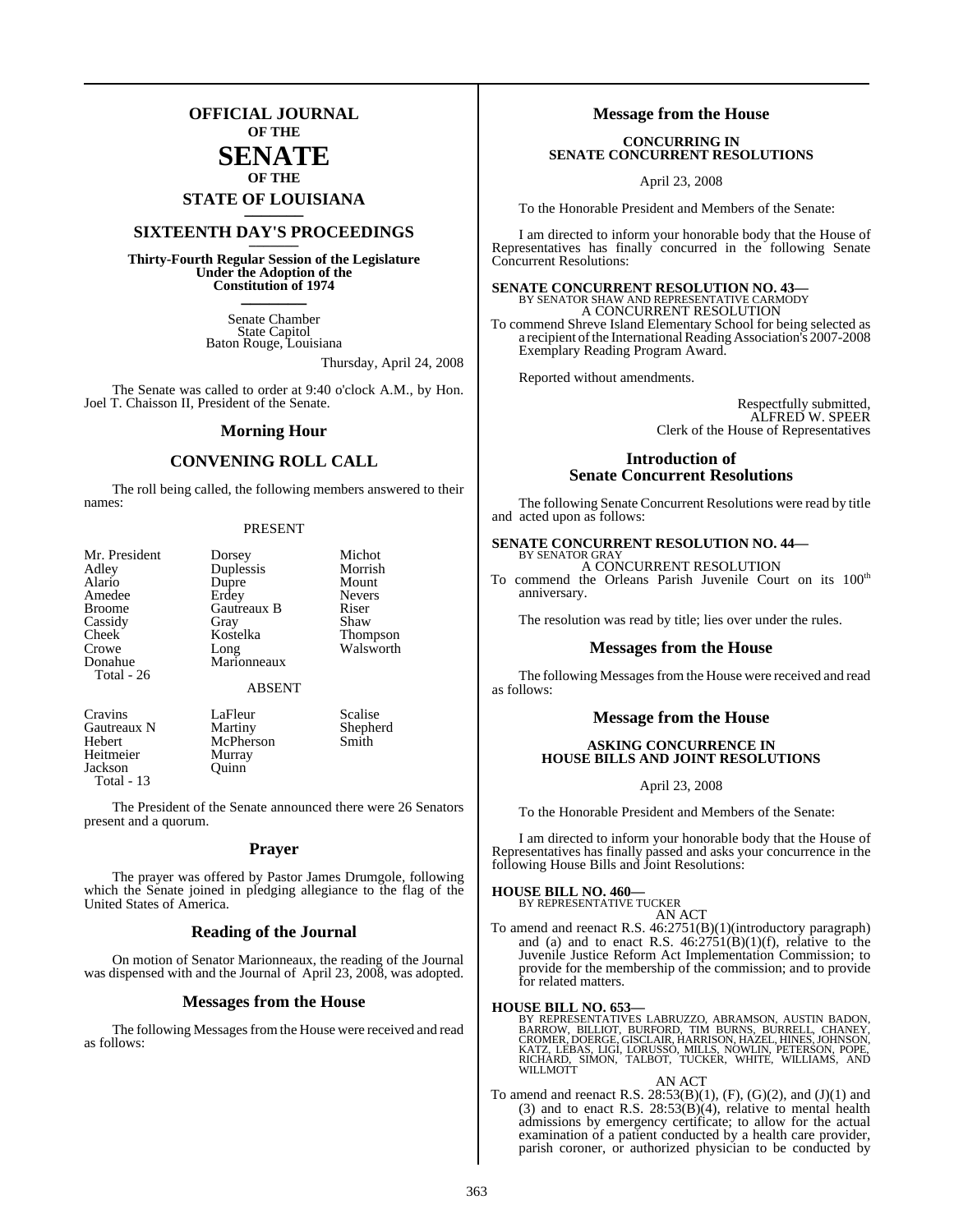## **Page 2 SENATE 16th DAY'S PROCEEDINGS**

telemedicine utilizing video conferencing technology; to make certain requirements for telemedicine examinations; to provide for procedures related to the issuance of a certificate; to require an in-person independent examination by the coroner in certain cases; and to provide for related matters.

## **HOUSE BILL NO. 634—** BY REPRESENTATIVE PONTI

AN ACT

To enact R.S. 46:1846, relative to crime victims; to prohibit communication between an offender or an immediate family member of an offender and a victim of a crime of violence or his immediate family member; to provide for exceptions; to provide for a definition; to provide for penalties; and to provide for related matters.

**HOUSE BILL NO. 670—** BY REPRESENTATIVES WILLIAMS, BARROW, DOERGE, HINES, SIMON, AND WILLMOTT

AN ACT

To amend and reenact R.S. 46:1301(A)(introductory paragraph) and (1) and (B), relative to autism services provided by the Department of Health and Hospitals; to transfer the center of excellence for autism to the office of citizens with developmental disabilities; to rename the center; to provide for formal agreements with the center; to establish the location of the center and any facilities; and to provide for related matters.

#### **HOUSE BILL NO. 738—**

BY REPRESENTATIVE BALDONE AN ACT

To amend and reenact R.S. 23:162, relative to the employment of minors; to provide forthe employment, under certain conditions, of minors twelve and thirteen years of age; and to provide for related matters.

#### **HOUSE BILL NO. 748—**

BY REPRESENTATIVE WOOTON AN ACT

To amend and reenact R.S. 15:824(B)(1)(c)(introductory paragraph) and  $831(A)$  and to enact R.S.  $15:705(E)$ , relative to the health care of inmates; to provide that a parish governing authority or the Department of Public Safety and Corrections shall reimburse health care providers for costs of extraordinary medical expenses of inmates at the published Medicare or Medicaid rate; and to provide for related matters.

## **HOUSE BILL NO. 799—** BY REPRESENTATIVE BALDONE

AN ACT

To enact R.S. 39:1659 and Part LXV of Chapter 5 of Title 40 of the Louisiana Revised Statutes of 1950, to be comprised of R.S. 40:1300.281, relative to prosthetic and orthotic services; to require that prostheses, orthoses, prosthetic services, and orthotic services which are purchased by a state agency be provided by an accredited facility; to require that purchases of prostheses, orthoses, prosthetic services, and orthotic services which are authorized for Medicaid reimbursement be provided by an accredited facility; to provide for definitions; to provide for regulations promulgated by the commissioner of administration; to provide for a special effective date; to provide for penalties; to provide for exceptions; and to provide for related matters.

#### **HOUSE BILL NO. 801—**

BY REPRESENTATIVE ANDERS

AN ACT

To enact R.S. 3:3414(C), relative to contracts for the sale of grain; to provide for oral contracts or agreements as written evidence; to provide for confirmation notification of a sale; and to provide for related matters.

**HOUSE BILL NO. 930—**<br>BY REPRESENTATIVES MILLS, ABRAMSON, ARMES, ARNOLD,<br>AUBERT, AUSTIN BADON, BALDONE, BARRAS, BILLIOT, BURFORD,<br>HENRY BURNS, BURRELL, CHAMPAGNE, CORTEZ, DANAHAY,<br>DOERGE, ELLINGTON, GALLOT, GISCLAIR, MICKE AND WILLIAMS

#### AN ACT

To amend and reenact R.S. 36:258(G) through (L), to enact Chapter 20 of Title 28 of the Louisiana Revised Statutes of 1950, to be comprised of R.S. 28:901 through 906, and Chapter 21 of Title 28 of the Louisiana Revised Statutes of 1950, to be comprised of R.S. 28:911 through 920, and to repeal R.S. 28:382.2 and R.S. 46:2661 through 2666, relative to human services districts; to provide relative to the Capital Area Human Services District, including the powers, duties, and functions of the district, its governing board and nomination procedures, reporting duties, and the transfer of powers, duties, functions, and employees from the Department of Health and Hospitals to the district; to provide for the reversion of the functions of human services districts to the Department of Health and Hospitals in the event of the termination of a contract; to create statewide human services delivery systems; to establish the jurisdiction of human services districts; to create governing boards and provide for the appointment of board members, their terms, and compensation; to establish requirements for existing and newly created boards; to provide for the powers, duties, and functions of the districts; to provide for the transfer of certain powers, duties, and functions from the Department of Health and Hospitals to the districts; to provide fortransfer of employees; to provide relative to the membership, responsibilities, and duties of the Human Services Interagency Council; to establish the duties and responsibilities of the Department of Health and Hospitals; to provide for the event of a conflict with other laws; and to provide for related matters.

#### **HOUSE BILL NO. 1025—**

BY REPRESENTATIVE ST. GERMAIN AN ACT

To amend and reenact R.S.  $56:104(A)(2)$ ,  $(4)$ , and  $(7)$  and  $302.1(B)(1)$  and  $(C)(2)(a)$ , to enact  $\overrightarrow{R}$ .  $\overrightarrow{S}$ .  $\overrightarrow{56}:104(E)$ , and to repeal R.S. 56:104(A)(6), relative to nonresident hunting and fishing licenses; to provide for one-day costs for each nonresident hunting or fishing license; and to provide for related matters.

## **HOUSE BILL NO. 672—** BY REPRESENTATIVE TRAHAN

AN ACT

To amend and reenact R.S. 17:416.18, relative to the rights of teachers; to rename the list of provisions providing for the rights of teachers; to provide for the immunity and legal defense of teachers; to provide for the rights of beginning teachers; to provide for the distribution of such list of rights to schools and to parents and legal guardians; and to provide for related matters.

## **HOUSE BILL NO. 721—** BY REPRESENTATIVE SMILEY

AN ACT

To enact R.S. 17:3951(B)(21), relative to the High School Redesign Commission; to add a member to the commission; and to provide for related matters.

#### **HOUSE BILL NO. 754—**

BY REPRESENTATIVE DIXON

AN ACT To enact R.S. 17:416.20, relative to student conduct standards; to require public elementary and secondary school governing authorities to take certain actions relative to student awareness and understanding of applicable discipline rules and code of conduct requirements; to provide guidelines; to provide effectiveness; to provide an effective date; and to provide for related matters.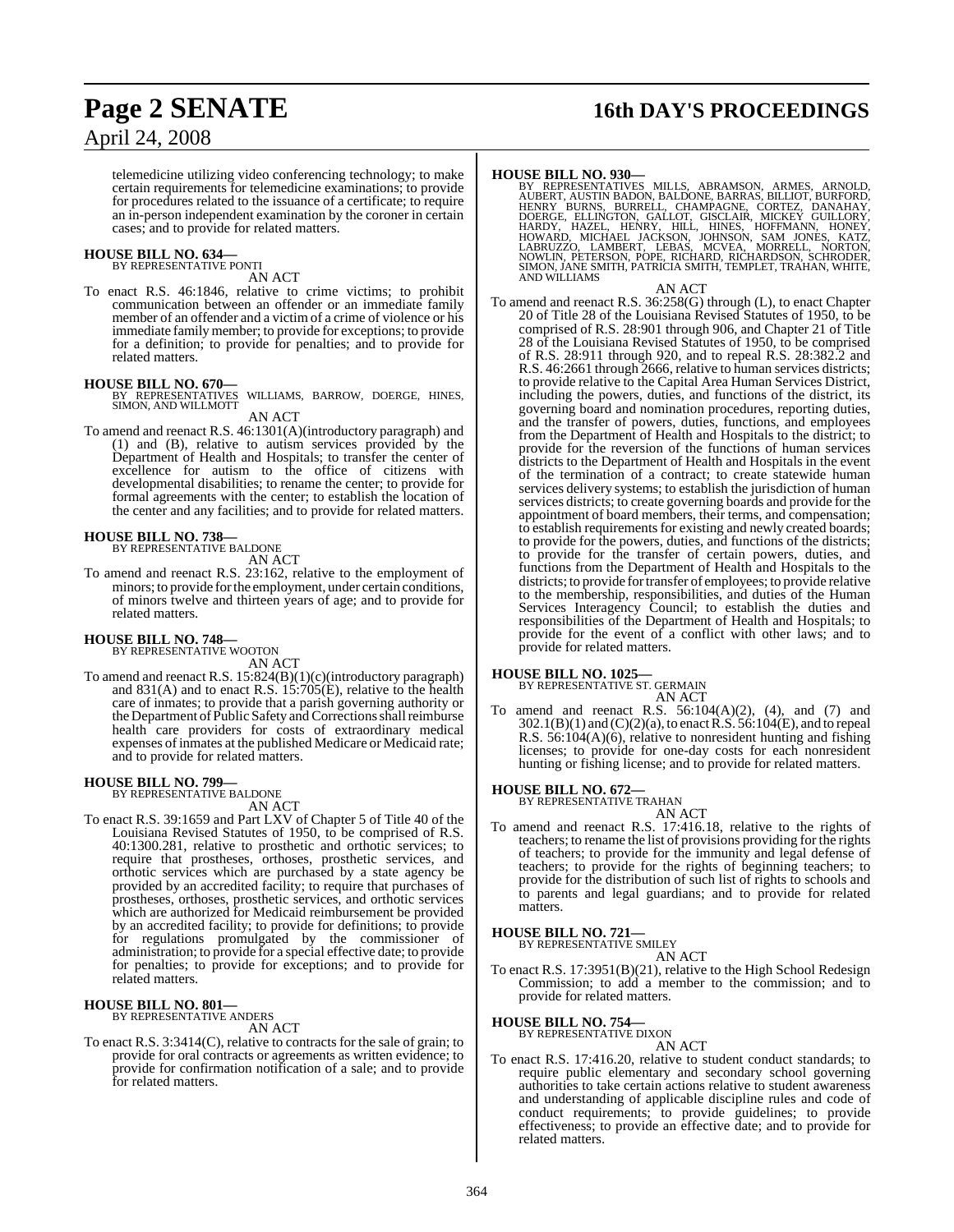# **16th DAY'S PROCEEDINGS Page 3 SENATE**

# April 24, 2008

**HOUSE BILL NO. 678—**

AN ACT

To amend and reenact R.S. 42:1125(B) and (C), relative to gubernatorial transition and inauguration; to provide for reporting of contributions and expenditures; to provide relative to applicability and effectiveness; and to provide for related matters.

## **HOUSE BILL NO. 138—** BY REPRESENTATIVE GEYMANN

AN ACT

To enact R.S. 13:2586(F), relative to constables of justice of the peace courts; to authorize constables of such courts to effectuate service of process parishwide; and to provide for related matters.

## **HOUSE BILL NO. 252—** BY REPRESENTATIVE PUGH

AN ACT

To enact R.S. 33:423.19, relative to the city of Ponchatoula; to provide with respect to the powers of the chief of police; to authorize the chief of police to take certain personnel actions; and to provide for related matters.

# **HOUSE BILL NO. 879—** BY REPRESENTATIVE SCHRODER

AN ACT

To enact R.S. 13:2620, relative to justices of the peace; to provide for one justice of the peace in Ward 3 of St. Tammany Parish; to provide for one justice of the peace court; to abolish one office of justice of the peace; to continue the two offices of constable; to provide for an effective date; and to provide for related matters.

> Respectfully submitted, ALFRED W. SPEER Clerk of the House of Representatives

### **House Bills and Joint Resolutions**

Senator Cheek asked for and obtained a suspension of the rules to take up at this time the following House Bills and Joint Resolutions just received from the House which were taken up, read a first and second time by their titles and acted upon as follows:

#### **HOUSE BILL NO. 138—**

BY REPRESENTATIVE GEYMANN AN ACT

To enact R.S. 13:2586(F), relative to constables of justice of the peace courts; to authorize constables of such courts to effectuate service of process parishwide; and to provide for related matters.

The bill was read by title and referred by the President to the Committee on Judiciary A.

#### **HOUSE BILL NO. 252—** BY REPRESENTATIVE PUGH

AN ACT

To enact R.S. 33:423.19, relative to the city of Ponchatoula; to provide with respect to the powers of the chief of police; to authorize the chief of police to take certain personnel actions; and to provide for related matters.

The bill was read by title and referred by the President to the Committee on Local and Municipal Affairs.

### **HOUSE BILL NO. 460—**

BY REPRESENTATIVE TUCKER AN ACT

To amend and reenact R.S. 46:2751(B)(1)(introductory paragraph) and (a) and to enact R.S.  $46:2751(B)(1)(f)$ , relative to the Juvenile Justice Reform Act Implementation Commission; to provide for the membership of the commission; and to provide for related matters.

The bill was read by title and referred by the President to the Committee on Judiciary B.

#### **HOUSE BILL NO. 634—** BY REPRESENTATIVE PONTI

AN ACT

To enact R.S. 46:1846, relative to crime victims; to prohibit communication between an offender or an immediate family member of an offender and a victim of a crime of violence or his immediate family member; to provide for exceptions; to provide for a definition; to provide for penalties; and to provide for related matters.

The bill was read by title and referred by the President to the Committee on Judiciary B.

**HOUSE BILL NO. 653—**<br>BY REPRESENTATIVES LABRUZZO, ABRAMSON, AUSTIN BADON,<br>BARROW, BILLIOT, BURFORD, TIM BURNS, BURRELL, CHANEY,<br>CROMER, DOERGE, GISCLAIR, HARRISON, HAZEL, HINES, JOHNSON,<br>KATZ, LEBAS, LIGI, LORUSSO, MILLS, WILLMOTT

#### AN ACT

To amend and reenact R.S.  $28:53(B)(1)$ ,  $(F)$ ,  $(G)(2)$ , and  $(J)(1)$  and (3) and to enact R.S.  $28:53(B)(4)$ , relative to mental health admissions by emergency certificate; to allow for the actual examination of a patient conducted by a health care provider, parish coroner, or authorized physician to be conducted by telemedicine utilizing video conferencing technology; to make certain requirements for telemedicine examinations; to provide for procedures related to the issuance of a certificate; to require an in-person independent examination by the coroner in certain cases; and to provide for related matters.

The bill was read by title and referred by the President to the Committee on Health and Welfare.

#### **HOUSE BILL NO. 670—**

WILLIAMS, BARROW, DOERGE, HINES, **SIMON, AND WILL INC. 070-8**<br>BY REPRESENTATIVES<br>SIMON, AND WILLMOTT AN ACT

To amend and reenact R.S. 46:1301(A)(introductory paragraph) and (1) and (B), relative to autism services provided by the Department of Health and Hospitals; to transfer the center of excellence for autism to the office of citizens with developmental disabilities; to rename the center; to provide for formal agreements with the center; to establish the location of the center and any facilities; and to provide for related matters.

The bill was read by title and referred by the President to the Committee on Health and Welfare.

#### **HOUSE BILL NO. 672—**

BY REPRESENTATIVE TRAHAN

AN ACT To amend and reenact R.S. 17:416.18, relative to the rights of teachers; to rename the list of provisions providing for the rights of teachers; to provide for the immunity and legal defense of teachers; to provide for the rights of beginning teachers; to provide for the distribution of such list of rights to schools and to parents and legal guardians; and to provide for related matters.

The bill was read by title and referred by the President to the Committee on Education.

#### **HOUSE BILL NO. 678—**

BY REPRESENTATIVES GREENE, ABRAMSON, FOIL, ROSALIND JONES, AND LEGER AN ACT

To amend and reenact R.S. 42:1125(B) and (C), relative to gubernatorial transition and inauguration; to provide for

BY REPRESENTATIVES GREENE, ABRAMSON, FOIL, ROSALIND JONES, AND LEGER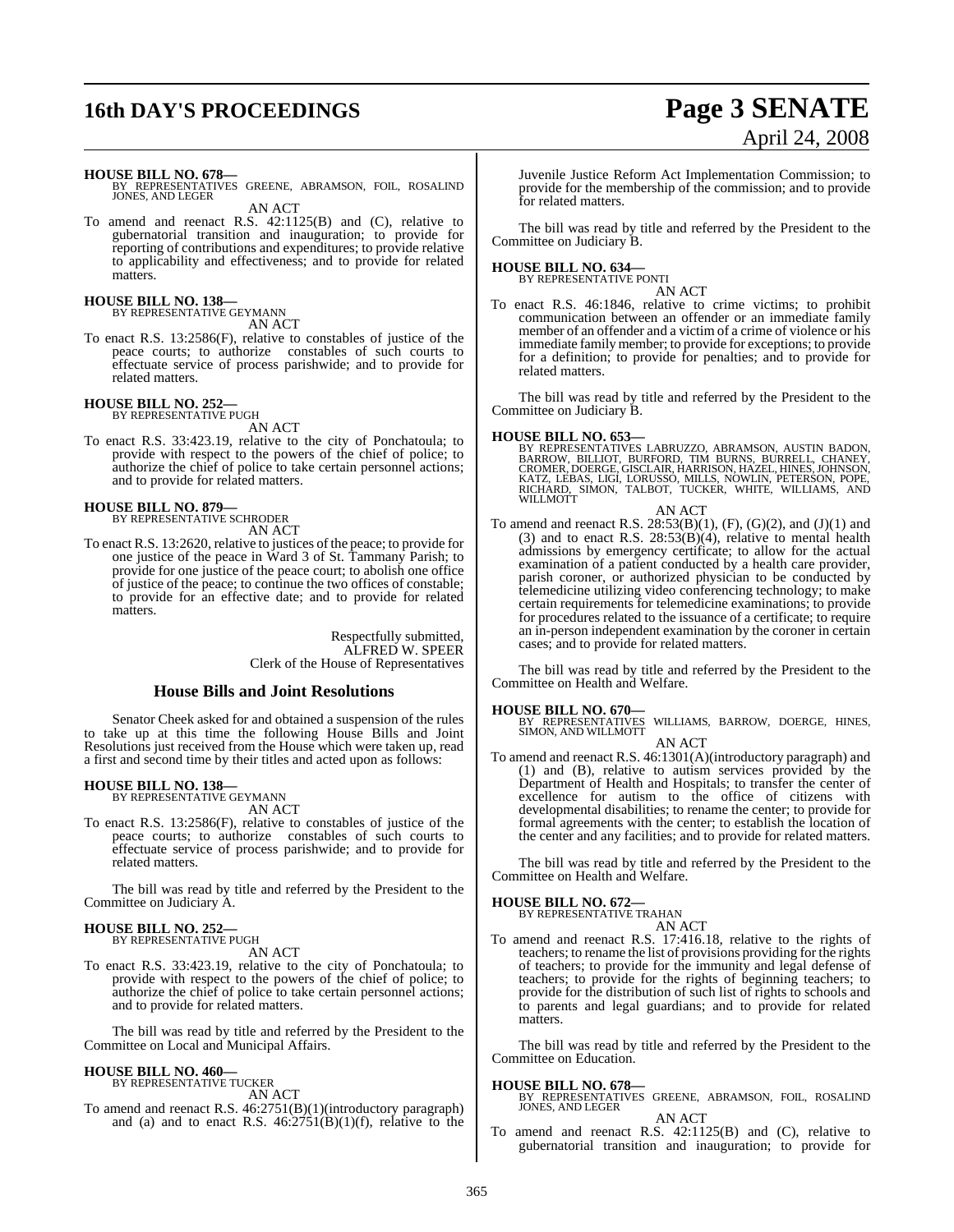## **Page 4 SENATE 16th DAY'S PROCEEDINGS**

reporting of contributions and expenditures; to provide relative to applicability and effectiveness; and to provide for related matters.

The bill was read by title and referred by the President to the Committee on Senate and Governmental Affairs.

#### **HOUSE BILL NO. 721—** BY REPRESENTATIVE SMILEY

AN ACT

To enact R.S. 17:3951(B)(21), relative to the High School Redesign Commission; to add a member to the commission; and to provide for related matters.

The bill was read by title and referred by the President to the Committee on Education.

#### **HOUSE BILL NO. 738—**

BY REPRESENTATIVE BALDONE AN ACT

To amend and reenact R.S. 23:162, relative to the employment of minors; to provide for the employment, under certain conditions, of minors twelve and thirteen years of age; and to provide for related matters.

The bill was read by title and referred by the President to the Committee on Labor and Industrial Relations.

#### **HOUSE BILL NO. 748—**

BY REPRESENTATIVE WOOTON

- AN ACT
- To amend and reenact R.S. 15:824(B)(1)(c)(introductory paragraph) and 831(A) and to enact R.S. 15:705(E), relative to the health care of inmates; to provide that a parish governing authority or the Department of Public Safety and Corrections shall reimburse health care providers for costs of extraordinary medical expenses of inmates at the published Medicare or Medicaid rate; and to provide for related matters.

The bill was read by title and referred by the President to the Committee on Judiciary B.

#### **HOUSE BILL NO. 754—**

BY REPRESENTATIVE DIXON AN ACT

To enact R.S. 17:416.20, relative to student conduct standards; to require public elementary and secondary school governing authorities to take certain actions relative to student awareness and understanding of applicable discipline rules and code of conduct requirements; to provide guidelines; to provide effectiveness; to provide an effective date; and to provide for

The bill was read by title and referred by the President to the Committee on Education.

#### **HOUSE BILL NO. 799—**

related matters.

BY REPRESENTATIVE BALDONE

- AN ACT
- To enact R.S. 39:1659 and Part LXV of Chapter 5 of Title 40 of the Louisiana Revised Statutes of 1950, to be comprised of R.S. 40:1300.281, relative to prosthetic and orthotic services; to require that prostheses, orthoses, prosthetic services, and orthotic services which are purchased by a state agency be provided by an accredited facility; to require that purchases of prostheses, orthoses, prosthetic services, and orthotic services which are authorized for Medicaid reimbursement be provided by an accredited facility; to provide for definitions; to provide for regulations promulgated by the commissioner of administration; to provide for a special effective date; to provide for penalties; to provide for exceptions; and to provide for related matters.

The bill was read by title and referred by the President to the Committee on Health and Welfare.

#### **HOUSE BILL NO. 801—**

BY REPRESENTATIVE ANDERS AN ACT

To enact R.S. 3:3414(C), relative to contracts for the sale of grain; to provide for oral contracts or agreements as written evidence; to provide for confirmation notification of a sale; and to provide for related matters.

The bill was read by title and referred by the President to the Committee on Agriculture, Forestry, Aquaculture, and Rural Development.

#### **HOUSE BILL NO. 879—**

BY REPRESENTATIVE SCHRODER

AN ACT To enact R.S. 13:2620, relative to justices of the peace; to provide for one justice of the peace in Ward 3 of St. Tammany Parish; to provide for one justice of the peace court; to abolish one office of justice of the peace; to continue the two offices of constable; to provide for an effective date; and to provide for related matters.

The bill was read by title and referred by the President to the Committee on Judiciary A.

#### **HOUSE BILL NO. 930—**

BY REPRESENTATIVES MILLS, ABRAMSON, ARMES, ARNOLD,<br>AUBERT, AUSTIN BADON, BALDONE, BARRAS, BILLIOT, BURFORD,<br>HENRY BURNS, BURRELL, CHAMPAGNE, CORTEZ, DANAHAY,<br>DOERGE, ELLINGTON, GALLOT, GISCLAIR, MICKEY GUILLORY,<br>HARDY, HAZ

AN ACT

To amend and reenact R.S. 36:258(G) through (L), to enact Chapter 20 of Title 28 of the Louisiana Revised Statutes of 1950, to be comprised of R.S. 28:901 through 906, and Chapter 21 of Title 28 of the Louisiana Revised Statutes of 1950, to be comprised of R.S. 28:911 through 920, and to repeal R.S. 28:382.2 and R.S. 46:2661 through 2666, relative to human services districts; to provide relative to the Capital Area Human Services District, including the powers, duties, and functions of the district, its governing board and nomination procedures, reporting duties, and the transfer of powers, duties, functions, and employees from the Department of Health and Hospitals to the district; to provide for the reversion of the functions of human services districts to the Department of Health and Hospitals in the event of the termination of a contract; to create statewide human services delivery systems; to establish the jurisdiction of human services districts; to create governing boards and provide for the appointment of board members, their terms, and compensation; to establish requirements for existing and newly created boards; to provide for the powers, duties, and functions of the districts; to provide for the transfer of certain powers, duties, and functions from the Department of Health and Hospitals to the districts; to provide for transfer of employees; to provide relative to the membership, responsibilities, and duties of the Human Services Interagency Council; to establish the duties and responsibilities of the Department of Health and Hospitals; to provide for the event of a conflict with other laws; and to provide for related matters.

The bill was read by title and referred by the President to the Committee on Health and Welfare.

#### **HOUSE BILL NO. 1025—**

BY REPRESENTATIVE ST. GERMAIN AN ACT

To amend and reenact R.S. 56:104(A)(2), (4), and (7) and  $302.1(B)(1)$  and  $(C)(2)(a)$ , to enact R.S.  $56:104(E)$ , and to repeal R.S. 56:104(A)(6), relative to nonresident hunting and fishing licenses; to provide for one-day costs for each nonresident hunting or fishing license; and to provide for related matters.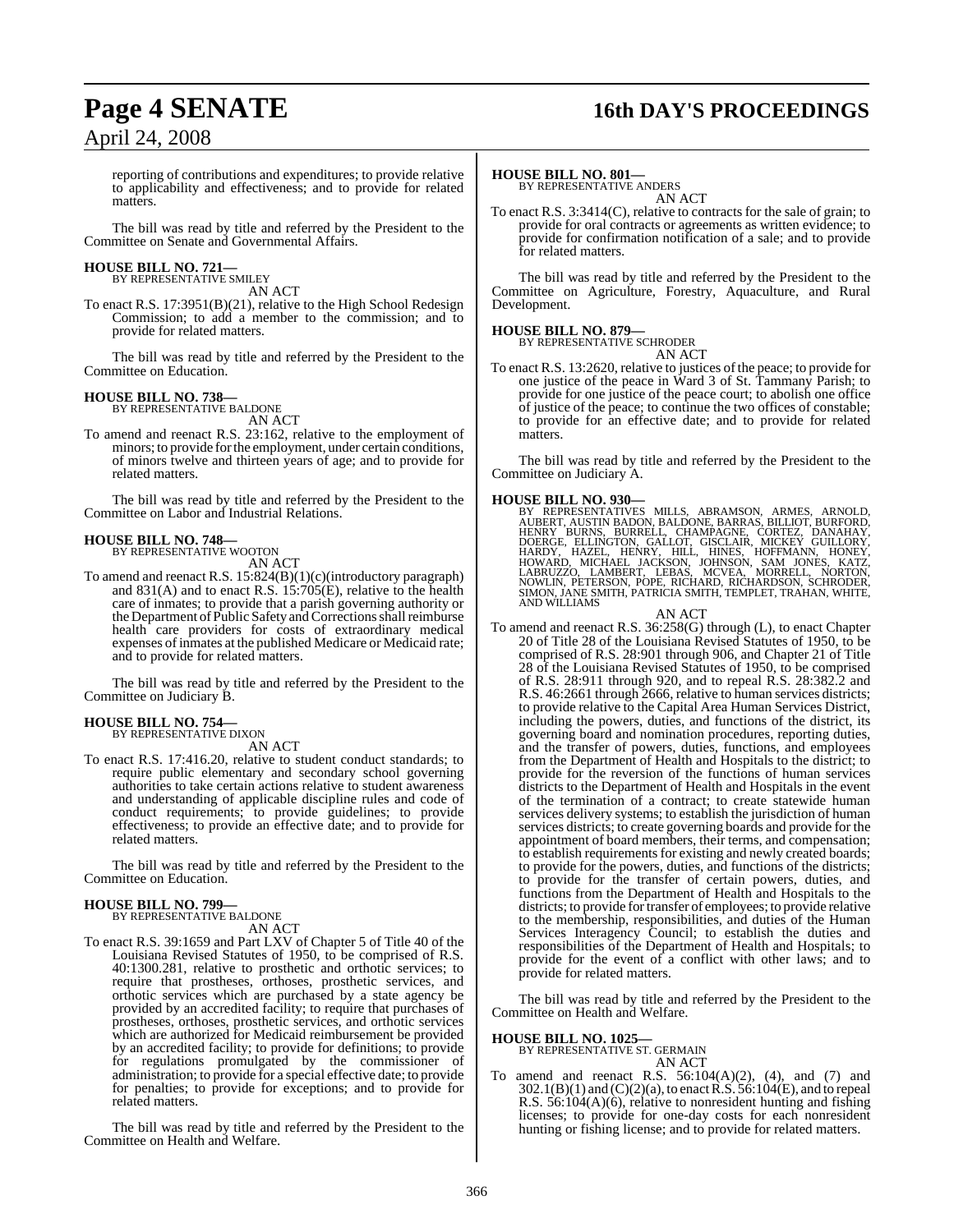# **16th DAY'S PROCEEDINGS Page 5 SENATE**

# April 24, 2008

The bill was read by title and referred by the President to the Committee on Natural Resources.

#### **Senate Bills and Joint Resolutions on Second Reading Reported by Committees**

The following Senate Bills and Joint Resolutions reported by Committees were taken up and acted upon as follows:

## **SENATE BILL NO. 36—** BY SENATOR DUPRE

AN ACT

To amend and reenact R.S. 40:1300.143(7)(a)(ii), relative to the definition ofrural hospital; to provide for the definition of "rural hospital"; and to provide for related matters.

Reported favorably by the Committee on Health and Welfare. On motion of Senator Mount, the bill was read by title, ordered engrossed, and passed to a third reading.

#### **SENATE BILL NO. 119—** BY SENATOR BROOME

AN ACT

To amend and reenact R.S. 37:1742.1(G), relative to the definition of "lifestyle modifications"; to provide for the definition of "lifestyle modifications"; and to provide for related matters.

Reported favorably by the Committee on Health and Welfare. On motion of Senator Mount, the bill was read by title, ordered engrossed, and passed to a third reading.

#### **SENATE BILL NO. 134—**

BY SENATOR MCPHERSON A JOINT RESOLUTION

Proposing to amend Article X, Sections 9(A), 20, and 47(A) of the Constitution of Louisiana, relative to political activities of certain employees in the classified civil service; to allow certain such employees, subject to certain conditions, to publicly express certain political positions or endorsements; to provide for submission of the proposed amendment to the electors; and to provide for related matters.

Reported favorably by the Committee on Senate and Governmental Affairs. On motion of Senator Kostelka, the bill was read by title, ordered engrossed, and passed to a third reading.

## **SENATE BILL NO. 154—** BY SENATOR CRAVINS

AN ACT

To enact Part XII-C of Chapter 2 of Title 22 of the Louisiana Revised Statutes of 1950, to be comprised of R.S. 22:2037.1 through 2037.11, relative to discount medical plans; to provide for definitions; to provide for regulation by the commissioner of insurance, including the requirement for registration by discount medical plan organizations; to provide for application for registration; to provide for expiration and renewal of registration; to provide for denial, nonrenewal, suspension, or revocation ofregistration; to provide for penalties; to provide for marketers; to provide for the powers of the commissioner of insurance, including the authority to adopt reasonable regulations; and to provide for related matters.

Reported with amendments by the Committee on Insurance.

#### **SENATE COMMITTEE AMENDMENTS**

Amendments proposed by Senate Committee on Insurance to Original Senate Bill No. 154 by Senator Cravins

AMENDMENT NO. 1 On page 2, line 9, after "**organization**" insert "**licensed**" AMENDMENT NO. 2 On page 2, delete lines 11 through 13 in their entirety.

AMENDMENT NO. 3 On page 2, line 14, change "**(3)**" to "**(2)**"

AMENDMENT NO. 4 On page 2, line 15, change "**(4)**" to "**(3)**"

AMENDMENT NO. 5 On page 2, line 15, after "**Discount**" insert "**medical plan**"

AMENDMENT NO. 6 On page 2, line 18, change "**(5)**" to "**(4)**"

AMENDMENT NO. 7 On page 2, line 19, after "**other**" insert "**valuable**"

#### AMENDMENT NO. 8

On page 2, delete lines 22 through 26 in their entirety and insert in lieu thereof: "**discount. This term shall not include any plan that does not charge a membership or other fee to use the plan's discount care or any product of a health insurance issuer or health maintenance organization in the state of Louisiana or discount medical plan provided by an insurer or health maintenance organization where the discount plan is provided at no cost to the insured or member and is offered due to coverage with the insurer or health maintenance organization. This term shall not include any agreements related to medical services which are provided to injured workers under the requirements of Chapter 10 of Title 23 of the Louisiana Revised Statutes of 1950 or ambulance service agreements.**"

#### AMENDMENT NO. 9

On page 2, line 27, change "**(6)**" to "**(5)**"

AMENDMENT NO. 10 On page 2, line 28, delete "**shall also be**" and insert "**is**"

AMENDMENT NO. 11 On page 3, line 1, after "**to medical**" delete "**or ancillary**"

AMENDMENT NO. 12

On page 3, at the end of line 2, insert the following: "**Entities that are licensed pursuant to this Title shall not be subject to the provisions of R.S. 22:2037.3, 2037.4 and 2037.8.**"

#### AMENDMENT NO. 13

On page 3, between lines 2 and 3, insert the following:

"**(6) "Discount medical plan provider" shall mean any person that has contracted directly or indirectly with a discount medical plan organization to provide medical services.**"

AMENDMENT NO. 14 On page 3, line 10, after "**person**" insert "**licensed, certified, or**"

AMENDMENT NO. 15 On page 3, at the end of line 13, after "**directly**" insert "**or indirectly**"

AMENDMENT NO. 16 On page 3, line 14, delete "**physicians and hospitals**" and insert "**a health care provider**"

AMENDMENT NO. 17 On page 3, line 16, after "**members of**" delete "**the**" and insert "**a**"

AMENDMENT NO. 18 On page 3, line 17, delete "**organization**"

#### AMENDMENT NO. 19

On page 3, at the beginning of line 22, after "**plan**" insert a period "**.**" and delete the remainder of the line.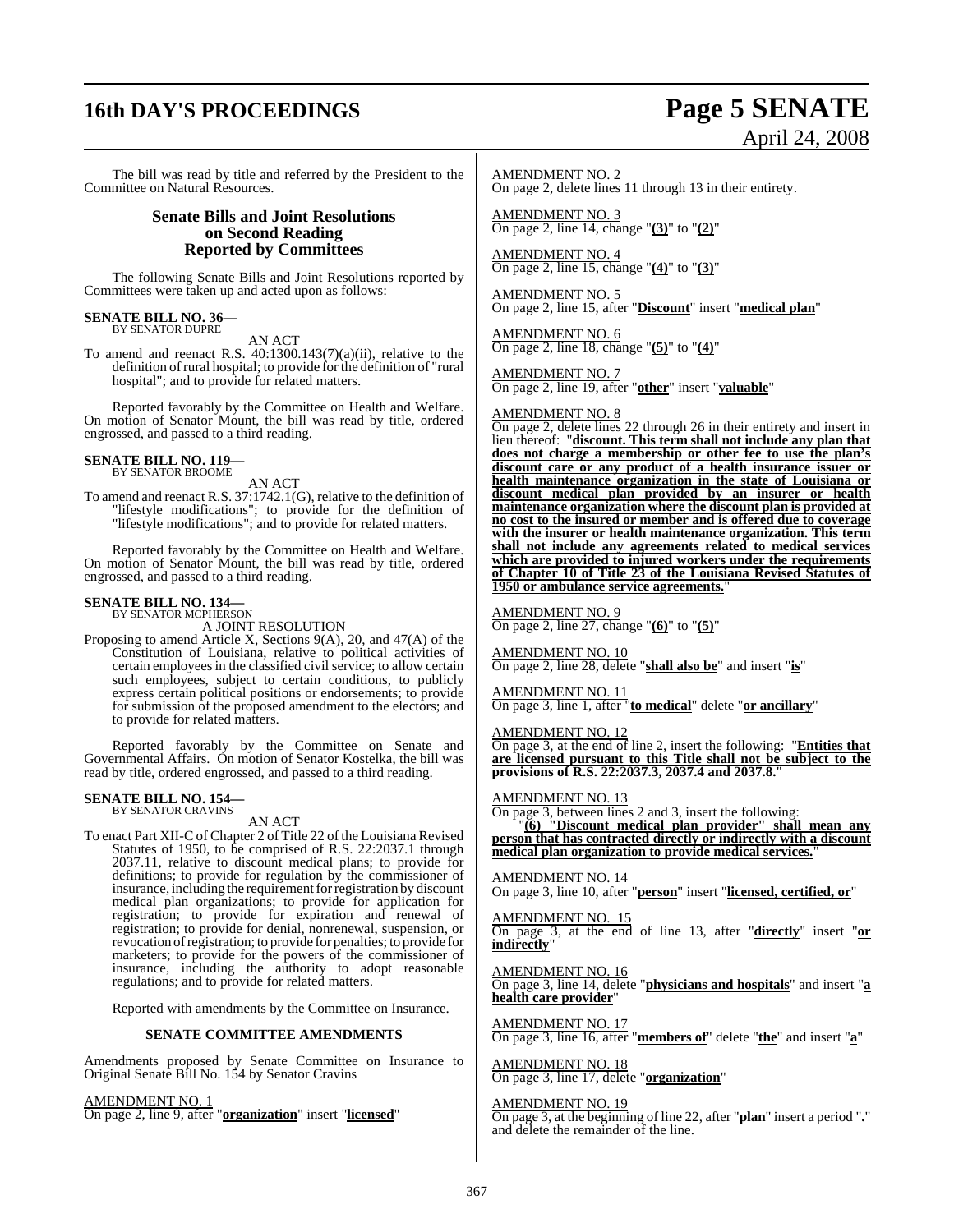# **Page 6 SENATE 16th DAY'S PROCEEDINGS**

AMENDMENT NO. 20

On page 3, line 26, after "**dental services,**" insert "**audiology services,**"

AMENDMENT NO. 21

On page 3, at the end of line 28, delete "**The**" and delete line 29 in its entirety.

#### AMENDMENT NO. 22

On page 4,delete lines 1 through 3 in their entirety and insert in lieu thereof:

"**(14) "Member" shall mean any individual for whom valuable consideration is paid for the right of the individual to receive the purported benefits of a discount medical plan.**"

#### AMENDMENT NO. 23

On page 4, at the end of line 13, delete "**but**" and at the beginning of line 14, delete "**not be limited to**"

AMENDMENT NO. 24 On page 4, line 29, after "**description of**" insert "**the**"

AMENDMENT NO. 25 On page 5, delete line 15 in its entirety.

AMENDMENT NO. 26 On page 6, between lines 24 and 25, insert the following: "**I. Any decision pursuant to this Part shall be subject to the provisions of Part XXIX of Chapter 1 of Title 22 of the Louisiana Revised Statutes of 1950.**"

AMENDMENT NO. 27 On page 7, line 3, after "**processing fee**" insert "**that exceeds thirty dollars**"

AMENDMENT NO. 28 On page 7, at the end of line 27 after "**materials**" delete the comma "**,**" and insert "**and**"

### AMENDMENT NO. 29

On page 7, at the beginning of line 28, after "**brochures**" insert a period "**.**" and delete the remainder of the line in its entirety.

AMENDMENT NO. 30 On page 8, delete lines 4 through 8 in their entirety.

#### AMENDMENT NO. 31

On page 8, at the beginning of line 9, change "**(4)**" to "**(3)**"

### AMENDMENT NO. 32

On page 9, delete lines 9 through 11 in their entirety and insert in lieu thereof:

"**(6) Have restrictions on accessto health care providers who have contracted with a discount medical plan, except for hospital** services.

AMENDMENT NO. 33 On page 9, line 18, delete "**or ancillary**"

#### AMENDMENT NO. 34

On page 9, at the end of line 19, delete "**or**" and at the beginning of line 20 delete "**ancillary**"

AMENDMENT NO. 35 On page 9, at the end of line 21, delete "**or ancillary**"

AMENDMENT NO. 36 On page 10, line 22, delete "**or ancillary**"

AMENDMENT NO. 37 On page 11, at the end of line 21, after "**another**" insert "**person's**" AMENDMENT NO. 38

On page 12, at the beginning of line 13, delete "**Act**" and insert "**Part**"

#### AMENDMENT NO. 39 On page 12, line 18, change "**Act**" to "**Part**"

On motion of Senator Cravins, the committee amendment was adopted. The amended bill was read by title, ordered engrossed, and passed to a third reading.

## **SENATE BILL NO. 155—** BY SENATOR CRAVINS

AN ACT To amend and reenact R.S. 22:3071(1), (6) and (8), 3073(B)(2) and (3), the introductory paragraph of R.S. 22:3075(A), 3076(B), 3077(E), 3079, 3081, the introductory paragraph of R.S. 22:3082(A), 3082(B), and 3083(A),(B),(E),(F), and (H) and to repeal R.S. 22:3080, relative to medical necessity review organizations; to provide for definitions, to provide for applications; to provide for notifications; to provide for review of experimental orinvestigational determinations; to provide for procedures for reviews; to provide for levels of review; to provide for external review; to provide for expedited appeals; and to provide for related matters.

Reported with amendments by the Committee on Insurance.

#### **SENATE COMMITTEE AMENDMENTS**

Amendments proposed by Senate Committee on Insurance to Original Senate Bill No. 155 by Senator Cravins

#### AMENDMENT NO. 1

On page 1, line 2, after "R.S. 22:3071(1)," delete the remainder of the line and delete lines 3 and 4 in their entirety and at the beginning of line 5 delete "repeal R.S. 22:3080" and insert "(6), (8) and (17) through (32) and to enact R.S. 22:3071(33) and (34) and 3093"

#### AMENDMENT NO. 2

On page 1, line 7, after "determinations;" delete the remainder of the line and lines 8 and 9 and insert "and to provide for related matters."

#### AMENDMENT NO. 3

On page 1, line 11, after "R.S. 22:3071(1)," delete the remainder of the line and lines 12 and 13 and insert  $\cdot\cdot(6)$ , (8) and (17) through (32) are hereby"

#### AMENDMENT NO. 4

On page 1, line 14, after "reenacted" insert "and R.S. 22:3071(33) and (34) and 3093 are hereby enacted"

#### AMENDMENT NO. 5

On page 1, delete line 17 and on page 2, delete lines 1 through 8 in their entirety and insert the following:

"(1) "Adverse determination" means a determination that an admission, availability of care, continued stay, or other health care service that is a covered benefit has been reviewed and denied, reduced or terminated by a reviewer based on medical necessity, appropriateness, health care setting, level of care, or effectiveness**, or because an item or health care service for which benefits are otherwise provided is determined to be experimental or investigational**."

#### AMENDMENT NO. 6

On page 2, delete lines 11 through 14 in their entirety and insert "reviewer regarding coverage of an admission, continued stay, or other health care service forthe purpose of determining**which, based on the information provided, satisfies the clinical review criteria requirements for** medical"

#### AMENDMENT NO. 7

On page 2, line 21, after "**of**" delete "**a procedure**" and insert "**an item or health care service**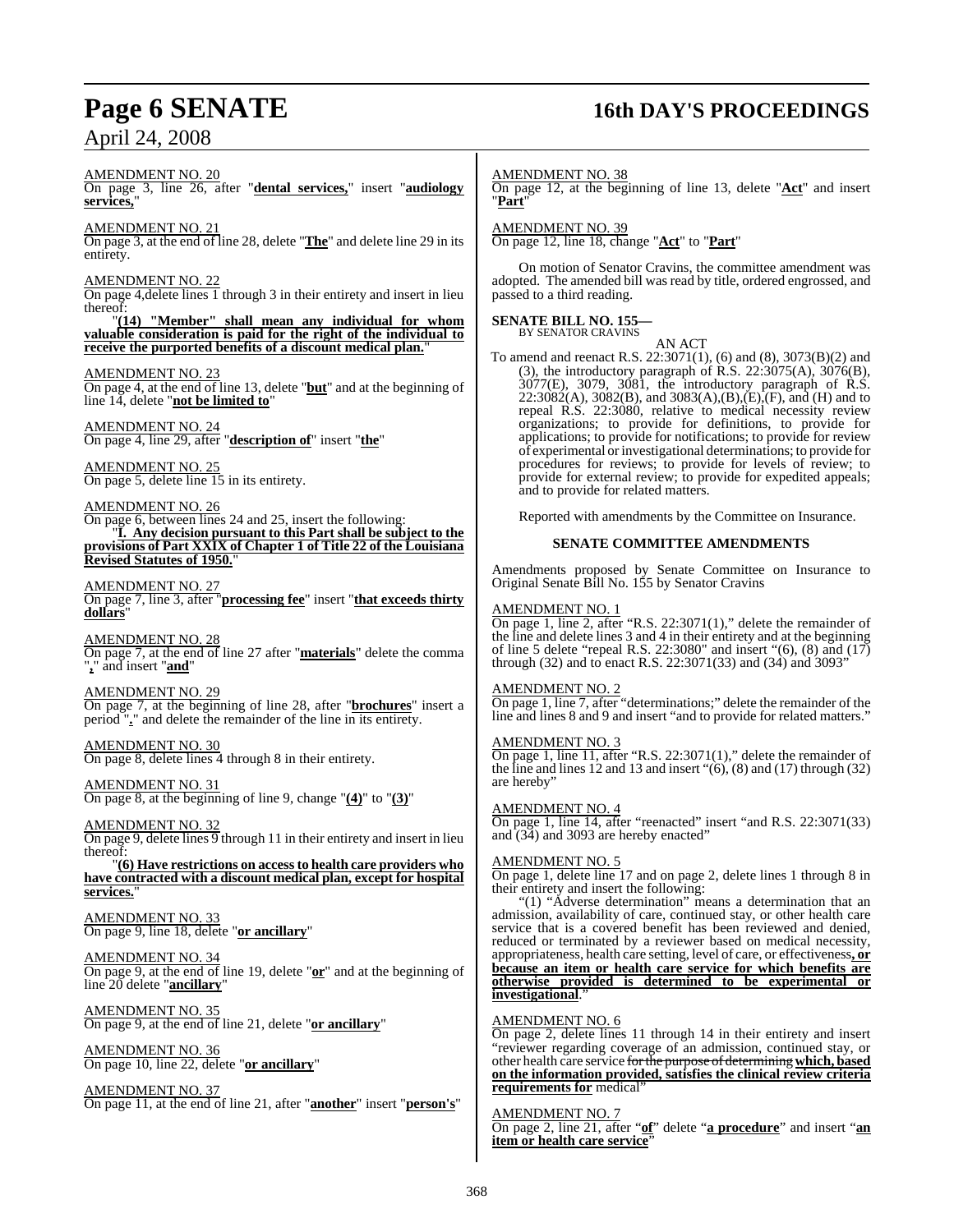# **16th DAY'S PROCEEDINGS Page 7 SENATE**

# April 24, 2008

#### AMENDMENT NO. 8

On page 2, between lines 23 and 24, insert the following:

"**(17) "Evidence-based standard" means the conscientious, explicit and judicious use of the current best evidence based on the overall systematic review of the research in making decisions about the care of individual patients.**

(17) **(18)** "External review organization" means an entity that conducts independent external reviews of adverse determinations and final adverse determinations and whose accreditation or certification has been reviewed and approved by the Department of Insurance.

(18) **(19)** "Facility" means an institution providing health care services or a health care setting, including but not limited to hospitals and other licensed inpatient centers, ambulatory surgical or treatment centers, skilled nursing facilities, inpatient hospice facilities, residential treatment centers, diagnostic, laboratory, and imaging centers, and rehabilitation and other therapeutic health settings.

(19) **(20)** "Final adverse determination" means an adverse determination that has been upheld by a reviewer at the completion of the medical necessity review organization's internal review process as set forth in this Chapter.

(20) **(21)** "Health benefit plan" means group and individual health insurance coverage, coverage provided under a group health plan, or coverage provided by a nonfederal governmental plan, as those terms are defined in R.S. 22:250.1. "Health benefit plan" shall not include a plan providing coverage for excepted benefits as defined in R.S. 22:250.1(3).

(21) **(22)** "Health care professional" means a physician or other health care practitioner licensed, certified, or registered to perform specified health services consistent with state law.

(22) **(23)** "Health care provider" or "provider" means a health care professional or a facility.

(23) **(24)** "Health care services" means services for the diagnosis, prevention, treatment, cure, or relief of a health condition, illness, injury, or disease.

(24) **(25)** "Health information" means information or data, whether oral or recorded in any form or medium, and personal facts or information about events or relationships that relate to any of the following:

(a) The past, present, or future physical, mental, or behavioral health or condition of a covered person or a member of the covered person's family.

(b) The provision of health care services to a covered person.

(c) Payment for the provision of health care services to a covered person.

(25)**(26)** "Health insurance coverage"means benefits consisting of medical care provided or arranged for directly, through insurance or reimbursement, or otherwise and including items and services paid for as medical care under any hospital or medical service policy or certificate, hospital or medical service plan contract, preferred provider organization agreement, or health maintenance organization contract offered by a health insurance issuer.

(26) **(27)** "Health insurance issuer" means an insurance company, including a health maintenance organization as defined and licensed pursuant to Part XII of Chapter 2 of this Title, unless preempted as an employee benefit plan under the Employee Retirement Income Security Act of 1974.

(27)**(28)** "Medical Necessity Review Organization" or "MNRO" means a health insurance issuer or other entity licensed or authorized pursuant to this Chapter to make medical necessity determinations for purposes other than the diagnosis and treatment of a medical condition.

#### **(29) "Medical or scientific evidence" means evidence found in the following sources:**

**(a) Peer-reviewed scientific studies published in or accepted for publication by medical journals that meet nationally recognized requirements for scientific manuscripts and that submit most of their published articles for review by experts who are not part of the editorial staff.**

**(b) Peer-reviewed medical literature, including literature relating to therapies reviewed and approved by a qualified institutional review board, biomedical compendia and other medical literature that meet the criteria of the National Institutes**

**of Health's Library of Medicine for indexing in Index Medicus (Medline) and Elsevier Science Ltd. for indexing in Excerpta Medicus (EMBASE).**

**(c) Medical journals recognized by the secretary of Health and Human Services under Section 1861(t)(2) of the federal Social Security Act.**

**(d) The following standard reference compendia:**

**(i) The American Hospital Formulary Service–Drug Information.**

**(ii) Drug Facts and Comparisons.**

**(iii) The American Dental Association Accepted Dental Therapeutics.**

**(iv) The United States Pharmacopoeia–Drug Information.**

**(e) Findings, studies or research conducted by or under the auspices of federal government agencies and nationally**

**recognized federal research institutes, including the following: (i) The federal Agency for Healthcare Research and Quality.**

**(ii) The National Institutes of Health.**

**(iii) The National Cancer Institute.**

**(iv) The National Academy of Sciences.**

**(v) The Centers for Medicare & Medicaid Services.**

**(vi) The federal Food and Drug Administration. (vii) Any national board recognized by the National**

**Institutes of Health for the purpose of evaluating the medical value of health care services.**

**(viii) Any other medical or scientific evidence that is comparable to the sources listed in Items (i) through (vii) of this Subparagraph.**

(28) **(30)** "Prospective review" means a review conducted prior to an admission or a course of treatment.

(29) **(31)** "Protected health information" means health information that either identifies a covered person who is the subject ofthe information or with respect to which there is a reasonable basis to believe that the information could be used to identify a covered person.

(30) **(32)** "Retrospective review" means a review of medical necessity conducted after services have been provided to a patient, but shall not include the review of a claim that is limited to an evaluation of reimbursement levels, veracity of documentation, accuracy of coding, or adjudication for payment.

(31)**(33)** "Second opinion"means an opportunity orrequirement to obtain a clinical evaluation by a provider other than the one originallymaking a recommendation for a proposed health service to assess the clinical necessity and appropriateness of the initial proposed health service.

(32) **(34)** "Working day" means Monday through Friday, excluding holidays and days upon which an emergency has been declared by state or local government authorities, on which days an MNRO is not able to conduct business in a normal manner. \* \* \*

#### **§3093. Appeal and external review of experimental or investigational determinations**

**A. All appeals pursuant to this Section shall be subject to the provisions of R.S. 22:3071, et seq., and shall be conducted by a medical necessity review organization licensed or authorized pursuant to this Chapter or a certified independent review organization.** 

**B. In order to be eligible for the second level internal appeal or external review process described in this Chapter, an item or health care service deemed to be experimental or investigational in an adverse determination shall meet all of the following criteria:**

**(1) The allowable charge designated by the health insurance issuer shall be greater than five hundred dollars.**

**(2)(a) An item or health care service shall be approved by the federal Food and Drug Administration (FDA), if subject to FDA approval; however, absence of FDA approval for off label use shall not preclude eligibility.**

**(b) If not subject to approval by the federal Food and Drug Administration (FDA), support of use of the item or health care service by medical or scientific evidence.**

**C. At any time during the appeal process, an MNRO may, at its option, send the item or proposed health care service to the standard external review process described in R.S. 22:3082.**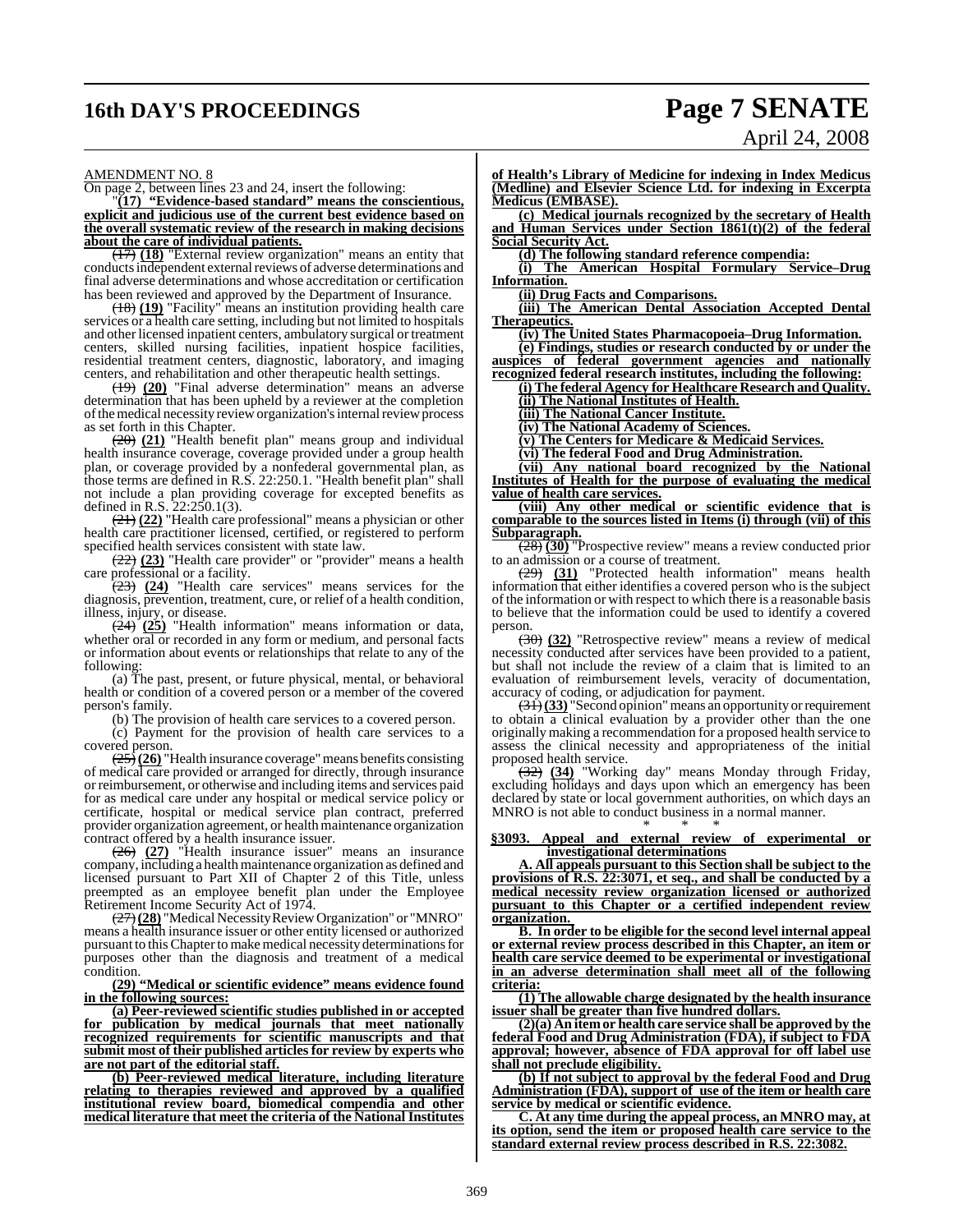## **Page 8 SENATE 16th DAY'S PROCEEDINGS**

**D. During its review of a proposed health product, device or service, a medical necessity review organization or an independent review organization shall make its decision or recommendation as follows:**

**(1) It shall ensure that the criteria described in Subsection B of this Section are met.**

**(2)(a) Except for an opinion provided pursuant to R.S. 22:3084, each clinical reviewer's opinion shall be in writing and include the following information:**

**(i) A description of the covered person's medical condition.**

**(ii) A description of the indicators relevant to determining whether there is sufficient evidence to demonstrate that the recommended or requested item or health care service or treatment is more likely than not to be beneficial to the covered person than any available standard item or health care services or treatments and the adverse risks of the recommended or requested item or health care service or treatment would not be substantially increased over those of available standard items or health care services or treatments.** 

**(iii) A description and analysis of any medical or scientific evidence considered in reaching the opinion.**

**(iv) A description and analysis of any evidence-based standard.**

**(v) Information on whether the reviewer's rationale for the opinion is based on Subparagraph (E)(5)(a) or (b) of this Section.**

**(b)(i) For an expedited external review, each clinical reviewer shall provide an opinion orally or in writing to the covered person,the medical necessity review organizationandthe covered person's health care provider as expeditiously as the covered person's medical condition or circumstances requires, but in no event more than five calendar days.**

**(ii) If the opinion provided pursuant to Subparagraph (a) of this Paragraph was not in writing, within forty-eight hours following the date the opinion was provided, the clinical reviewer shall provide written confirmation of the opinion to the assigned independent review organization and include the information required under Paragraph (2) of this Subsection.**

**E. In addition to the documents and information provided pursuant to Paragraph D(2) of this Section, to the extent the information or documents are available and the reviewer considers appropriate, the reviewer shall consider the following in reaching an opinion pursuant to Subsection D of this Section:**

**(1) The covered person's pertinent medical records. (2) The attending physician or health care professional's**

**recommendation.**

**(3) Consulting reports from appropriate health care professionals and other documents submitted by the health carrier, covered person, the covered person's authorized representative, or the covered person's treating physician or health care professional.**

**(4) The terms of coverage under the covered person's health benefit plan with the health carrier to ensure that, but for the determination by the health insurance issuer that the item or health care service is experimental or investigational, such item or health care service would be a covered service under the covered person's health benefit plan.**

**(5) Whether one of the following items has occurred:**

**(a) The recommended or requested item or health care service or treatment has been approved by the federal Food and Drug Administration, if applicable, for the condition.**

**(b) Medical or scientific evidence or evidence-based standards demonstrate that the expected benefits of the recommended or requested item or health care service or treatment is more likely than not to be beneficial to the covered person than any available standard item or health care service or treatment and the adverse risks of the recommended or requested item or health care service or treatment would not be substantially increased over those of available standard items or health care services or treatments.**

**F. An MNRO may establish a procedure that requires that a health care provider pay the cost of an appeal of a determination that an item or health care service is experimental or investigational when all of the following occur:**

**(1) The health care provider has made the appeal on behalf of a covered person.**

**(2) The result of the appeal is that the MNRO's previous adverse determination is upheld.**

**(3)TheMNRO's recordsindicate a consistent practice by the health care provider of requesting appeals in an extremely high percentage of casesthat were not warranted by available medical information.**

**(4) The commissioner approves the MNRO's action to require payment by the health care provider.**"

#### AMENDMENT NO. 9

On page 2, delete lines 24 through 29 in their entirety.

#### AMENDMENT NO. 10

Delete pages 3 through 9 in their entirety.

#### AMENDMENT NO. 11

On page 10, delete lines 1 through 23 in their entirety.

#### AMENDMENT NO. 12

On page 10, line 24, change "Section 3." to "Section 2."

On motion of Senator Cravins, the committee amendment was adopted. The amended bill was read by title, ordered engrossed, and passed to a third reading.

**SENATE BILL NO. 160—** BY SENATORS CRAVINS, LAFLEUR, LONG, MORRISH AND QUINN AN ACT

To enact R.S.  $22:635.3(D)$  and  $(E)$  and  $636.2(E)$  and  $(F)$  relative to homeowner's insurance; to provide for changes in homeowners insurance policy deductibles for named storms or hurricanes; to provide for premiumquotes involving homeowner's policies and policy deductibles; to provide for application of deductibles in the event of a loss; and to provide for related matters.

Reported with amendments by the Committee on Insurance.

#### **SENATE COMMITTEE AMENDMENTS**

Amendments proposed by Senate Committee on Insurance to Original Senate Bill No. 160 by Senator Cravins

#### **AMENDMENT NO.**

On page 1, line 14, after "**may**" delete "**file**" and insert "**make a filing**" and after "**commissioner**" delete "**a written petition**" and insert "**pursuant to R.S. 22:1407**"

#### AMENDMENT NO. 2

On page 1, line 16, delete "**increasing**" and insert "**changing**"

#### AMENDMENT NO. 3

On page 1, line 16, between "**deductible**" and "**for named**" insert the following: "**to a total deductible of not more than five percent of the value of the property being insured**"

#### AMENDMENT NO. 4

On page 2, at the end of line 2, delete "**written petition**" and insert "**filing**"

#### AMENDMENT NO. 5

On page 2, delete lines 7 through 10 in their entirety and insert in lieu thereof:<br>E.

"**E. No homeowner's policy of insurance shall contain any provision that would apply more than one deductible to a loss resulting from any single incident**"

#### AMENDMENT NO. 6

On page 2, line 19, after "**may**" delete "**file**" and insert "**make a filing**" and after "**commissioner**" delete "**a written petition**" and insert "**pursuant to R.S. 22:1407**"

#### AMENDMENT NO. 7

On page 2, line 21, delete "**increasing**" and insert "**changing**"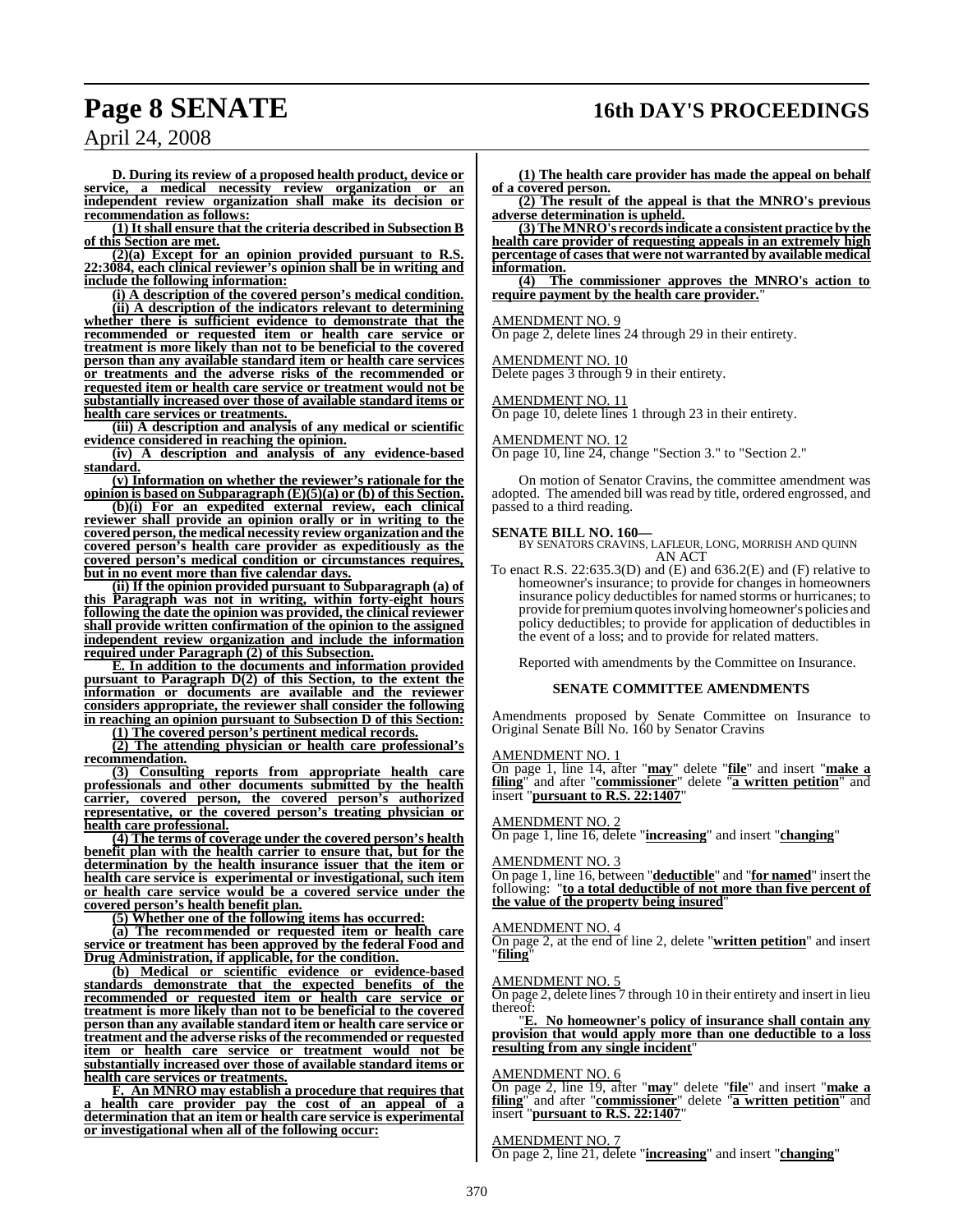## **16th DAY'S PROCEEDINGS Page 9 SENATE**

# April 24, 2008

#### AMENDMENT NO. 8

On page 2, line 21, between "**deductible**" and "**for named**" insert the following: "**to a total deductible of not more than five percent of the value of the property being insured**"

#### AMENDMENT NO. 9

On page 2, line 23, after "**regulations**" insert "**pursuant to the Administrative Procedure Act**"

#### AMENDMENT NO. 10

On page 2, line 24, delete "**written petition**" and insert "**filing**"

#### AMENDMENT NO. 11

On page 2, delete line 29 and on page 3, delete lines 1 through 3 in their entirety and insert in lieu thereof:

"**F. No homeowner's policy of insurance shall contain any provision that would apply more than one deductible to a loss resulting from any single** 

#### AMENDMENT NO. 12

On page 3, at the beginning of line 4, change "**peril**" to "**incident**"

On motion of Senator Cravins, the committee amendment was adopted. The amended bill was read by title, ordered engrossed, and passed to a third reading.

**SENATE BILL NO. 182—** BY SENATORS GRAY, CASSIDY, ERDEY, HEITMEIER, MOUNT AND **NEVERS** 

AN ACT To amend and reenact R.S. 28:53.2(B), the introductory of (C), (D), (E), (F), and (G), and to enact R.S. 28:53.2(H) and Part III-A of Chapter 1 of Title 28 of the Louisiana Revised Statutes of 1950, to be comprised of R.S. 28:67 through 76, relative to involuntary outpatient treatment for behavioral health services; to provide for criteria for involuntary outpatient treatment; to provide for judicial procedure; to provide for an order of custody; to provide for a written treatment plan; to provide for an appeal; and to provide for related matters.

Reported with amendments by the Committee on Health and Welfare.

#### **SENATE COMMITTEE AMENDMENTS**

Amendments proposed by Senate Committee on Health and Welfare to Original Senate Bill No. 182 by Senator Gray

AMENDMENT NO. 1 On page 2, line 1, after "**doctor,**" and before "**psychologist**" insert "**psychiatric mental health nurse practitioner,**"

AMENDMENT NO. 2 On page 5, line 6, after "**factor**" delete "**in necessitating**" and insert "**resulting in an emergency certificate for**"

AMENDMENT NO. 3 On page 5, line 13, after "**months**" and before "**,**" insert "**as a result of mental illness**"

AMENDMENT NO. 4 On page 6, line 20, after "**physician**" and before "**or**" insert "**, psychiatric mental health nurse practitioner**"

AMENDMENT NO. 5 On page 6, line 23, after "**physician**" and before "**or**" insert "**, psychiatric mental health nurse practitioner**"

AMENDMENT NO. 6 On page 6, line 28, after "**physician**" and before "**or**" insert "**, psychiatric mental health nurse practitioner**"

AMENDMENT NO. 7 On page 7, line 1, after "**physician**" and before "**or**" insert "**, psychiatric mental health nurse practitioner**"

AMENDMENT NO. 8

On page 7, line 3, after "**physician**" and before "**or**" insert "**, psychiatric mental health nurse practitioner**"

AMENDMENT NO. 9

On page 7, line 8, after "**five**" and before "**days**" delete "**calendar**" and insert "**business**" in lieu thereof

#### AMENDMENT NO. 10

On page 7, line 9, after "**thereof**" and before "**the**" delete "**to be given to**" and insert "**and a copy of the petition to be served upon**" in lieu thereof

AMENDMENT NO. 11

On page 7, line 26, after "**hearing,**" and before "**and**" insert "**there has been service of process on the subject of the petition**"

AMENDMENT NO. 12 On page 8, line 3, after "**physician**" and before "**or**" insert "**, psychiatric mental health nurse practitioner**"

AMENDMENT NO. 13 On page 8, line 6, after "**physician**" insert "**, psychiatric mental health nurse practitioner**"

AMENDMENT NO. 14 On page 8, line 8, after "**physician**" and before "**or**" insert "**, psychiatric mental health nurse practitioner**"

AMEN<u>DMENT NO. 15</u> On page 8, line 14, after "**physician**" and before "**or**" insert "**, psychiatric mental health nurse practitioner**"

AMENDMENT NO. 16 On page 8, line 17, after "**physician**" and before "**or**" insert "**, psychiatric mental health nurse practitioner**"

AMENDMENT NO. 17 On page 8, line 18, after "**physician**" and before "**or**" insert "**, psychiatric mental health nurse practitioner's**"

AMENDMENT NO. 18 On page 8, line 21, after "**physician**" and before "**or**" insert "**, psychiatric mental health nurse practitioner**"

AMENDMENT NO. 19 On page 8, line 22, after "**physician**" and before "**or**" insert "**, psychiatric mental health nurse practitioner**"

AMENDMENT NO. 20 On page 8, line 23, after "**physician**" and before "**or**" insert "**, psychiatric mental health nurse practitioner**"

AMENDMENT NO. 21 On page 8, line 26, after "**physician**" and before "**or**" insert "**, psychiatric mental health nurse practitioner**"

AMENDMENT NO. 22 On page 9, line 3, after "**physician's**" and before "**psychologist's**" delete "**or**" and insert "**, psychiatric mental health nurse practitioner's or medical**"

AMENDMENT NO. 23 On page 9, line13, after "**physician**" and before "**or**" insert "**, psychiatric mental health nurse practitioner**"

AMENDMENT NO. 24 On page 9, line 18, after "**psychiatrist**" and before "**or**" insert "**, psychiatric mental health nurse practitioner**"

AMENDMENT NO. 25 On page 9, line 19, after "**manager**" and before "**.**" insert "**as well as the subject of the petition if he is willing to engage in the planning process, and, upon the subject's request, an individualsignificant**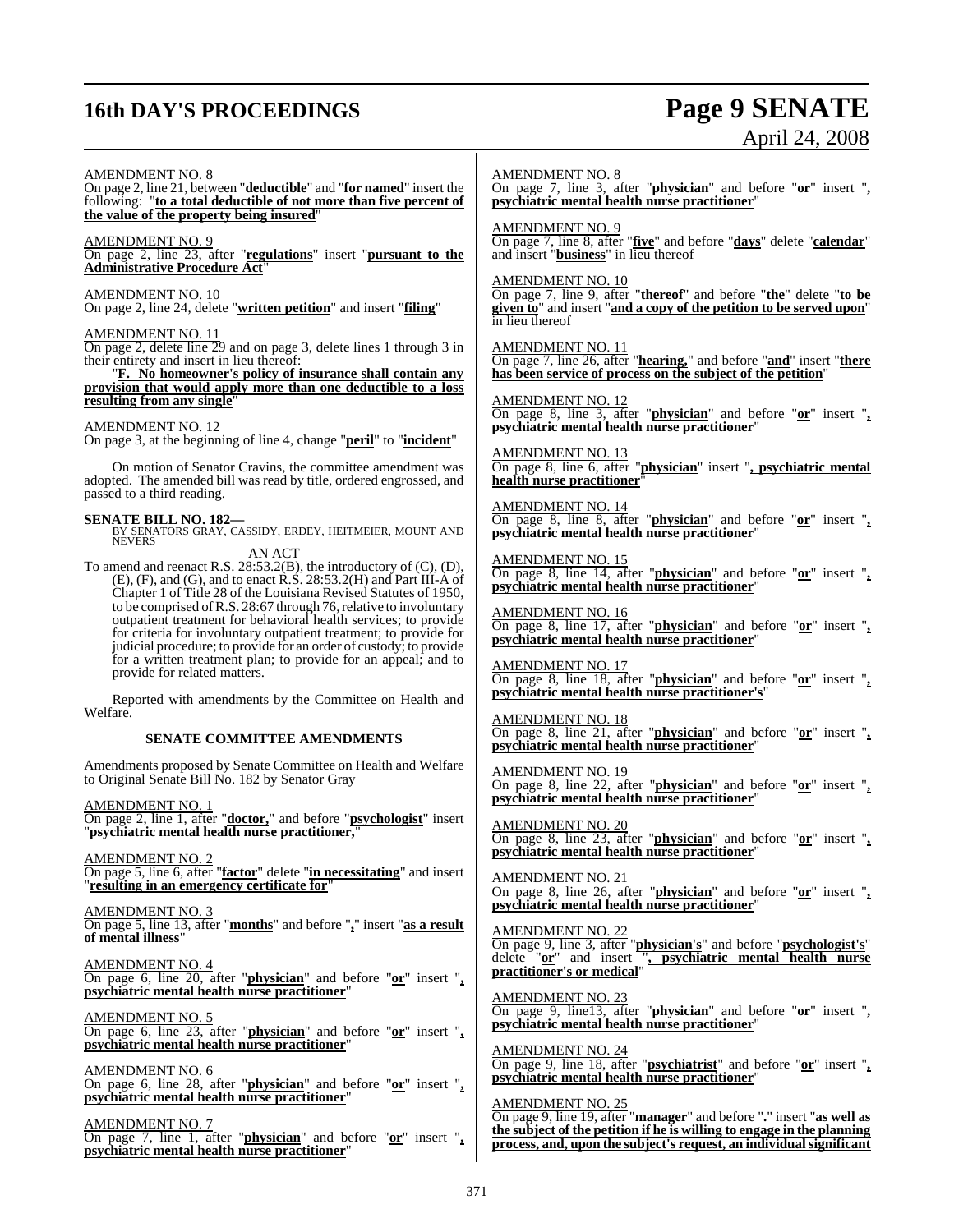# **Page 10 SENATE 16th DAY'S PROCEEDINGS** April 24, 2008

| to him which may include any relative, close friend or individual<br>otherwise concerned with his welfare"<br>AMENDMENT NO. 26<br>On page 9, line 20, after " <b>appropriate</b> " and before " <b>services</b> " delete<br>"intensive"<br>AMENDMENT NO. 27<br>On page 9, line 21, after "services" and before "include" change<br>"may" to "shall" and after "include" and before "case" delete<br><b>AMENDMENT NO. 28</b><br>On page 10, line 2, after "physician's" and before "or" insert ", psychiatric mental health nurse practitioner"<br><b>AMENDMENT NO. 29</b><br>On page 10, delete lines 9 through 17 in their entirety<br><b>AMENDMENT NO. 30</b><br>On page 10, line 18, change " $D$ " to " $C$ ."<br>$\frac{\text{AMENDMENT NO. 31}}{\text{On page 10, line 20, change "E."}}$ to " $\text{D."}$<br>$\frac{\text{AMENDMENT NO. 32}}{\text{On page 10, line 21, after "physical" and before "or" insert ",}$<br>psychiatric mental health nurse practitioner"<br><b>AMENDMENT NO. 33</b><br><b>Compage 10, line 28, delete</b> " $\underline{\mathbf{F}}$ " and insert " $\underline{\mathbf{E}}$ .(1)" and after "Services" and before "include" change " $\overline{\text{max}}$ " to "shall"<br><b>AMENDMENT NO. 34</b><br>On page 10, line 29, change " $(1)$ " to " $(a)$ "<br><b>AMENDMENT NO. 35</b><br>On page 11, delete line 1 and insert the following in lieu thereof:<br>"(b) Case management which is defined as the assignment of<br>the administration of care for an outpatient individual with a<br>serious mental illness to a single person or team, including all<br>necessary medical and mental health care along with associated<br>supportive services.'<br><u>AMENDMENT NO. 36</u><br>On page 11, between lines 1 and 2, insert<br>$\Gamma(2)$ Services may include, but are not limited to, the<br>following:"<br><b>AMENDMENT NO. 37</b> | AMENDMENT NO. 45<br>On page 11, line 24, after " <b>physician</b> " and before " $or$ " insert " <sub>2</sub><br><b>psychiatric mental health nurse practitioner</b> "<br><b>AMENDMENT NO. 46</b><br>On page 13, line 14, after "treatment." insert the following:<br>"Either party may move for a hearing on the application. If<br>no motion is filed within five business days after the date the<br>application is filed, the court shall grant the application.<br><b>AMENDMENT NO. 47</b><br>On page 13, between lines 14 and 15, insert the following:<br>"G. Failure to comply with an order of assisted outpatient<br>treatment shall not be grounds, in and of itself, for involuntary<br>civil commitment or a finding of contempt of court."<br><b>AMENDMENT NO. 48</b><br>On page 13, line 18, after "shall" and before "prior" delete "apply"<br>and insert "file a petition for outpatient treatment" in lieu thereof<br><b>AMENDMENT NO. 49</b><br>On page 13, line 20, after "court" delete the remainder of the line<br>and insert the following:<br>". The order of outpatient treatment shall expire at the end<br>of the period ordered unless a petition has been filed for an<br>extension. If a person has been ordered to receive outpatient<br>treatment for four consecutive one hundred and eighty day<br>periods, the period of any subsequent order may exceed one<br>hundred eighty days but shall not exceed one year.<br><b>AMENDMENT NO. 50</b><br>On page 13, delete line 21 in its entirety<br><b>AMENDMENT NO. 51</b><br>On page 13, line 23, after "be" and before ", provided" delete "in<br>accordance with the provisions of R.S. $28:72(F)$ " and insert "the<br>same as the procedures and standards for obtaining the original<br>order" in lieu thereof<br><b>AMENDMENT NO. 52</b><br>On page 13, line $27$ , after " <b>physician</b> " and before " $or$ " insert ", <b>psychiatric mental health nurse practitioner</b> "<br><b>AMENDMENT NO. 53</b><br>On page 13, line 28, after "physician" and before "or" insert ", psychiatric mental health nurse practitioner"<br><b>AMENDMENT NO. 54</b><br>On page 13, line 29, after "physician" and before " $or$ " insert ", psychiatric mental health nurse practitioner" |
|--------------------------------------------------------------------------------------------------------------------------------------------------------------------------------------------------------------------------------------------------------------------------------------------------------------------------------------------------------------------------------------------------------------------------------------------------------------------------------------------------------------------------------------------------------------------------------------------------------------------------------------------------------------------------------------------------------------------------------------------------------------------------------------------------------------------------------------------------------------------------------------------------------------------------------------------------------------------------------------------------------------------------------------------------------------------------------------------------------------------------------------------------------------------------------------------------------------------------------------------------------------------------------------------------------------------------------------------------------------------------------------------------------------------------------------------------------------------------------------------------------------------------------------------------------------------------------------------------------------------------------------------------------------------------------------------------------------------------------------------------------------------------------------------------------------------------------------------------------------------------------------|-------------------------------------------------------------------------------------------------------------------------------------------------------------------------------------------------------------------------------------------------------------------------------------------------------------------------------------------------------------------------------------------------------------------------------------------------------------------------------------------------------------------------------------------------------------------------------------------------------------------------------------------------------------------------------------------------------------------------------------------------------------------------------------------------------------------------------------------------------------------------------------------------------------------------------------------------------------------------------------------------------------------------------------------------------------------------------------------------------------------------------------------------------------------------------------------------------------------------------------------------------------------------------------------------------------------------------------------------------------------------------------------------------------------------------------------------------------------------------------------------------------------------------------------------------------------------------------------------------------------------------------------------------------------------------------------------------------------------------------------------------------------------------------------------------------------------------------------------------------------------------------------------------------------------------------------------------------------------------------------------------------------------------------------------------------------------------------------------------------------------------------------------------------------------------------------------------------------------------------------------------------------------|
| On page 11, line 2, change " $(3)$ " to " $(a)$ "<br><b>AMENDMENT NO. 38</b><br>On page 11, line 3, change " $(4)$ " to " $(b)$ "<br><b>AMENDMENT NO. 39</b><br>On page 11, line 5, change " $(5)$ " to " $(c)$ "<br>$\frac{\text{AMENDMENT NO. 40}}{\text{On page 11, line 6, change}}$ " $\frac{(6)}{\text{ to }}$ " to " $\frac{d}{d}$ "<br>$\frac{\text{AMENDMENT NO. 41}}{\text{On page 11, line 7, change " (7)"}$ to " $\text{(e)}$ "<br>$\frac{\text{AMENDMENT NO. 42}}{\text{On page 11, line 8, change } \text{"(8)$" to "f$)}$ "<br>$\frac{\text{AMENDMENT NO. 43}}{\text{On page 11, line 9, change } \text{"(9)$" to "(g)$"}$<br>$\frac{\text{AMENDMENT NO. 44}}{\text{On page 11, line 10, change}}$ " $\frac{(10)}{\,}$ " to " $\frac{(h)}{\,}$ "                                                                                                                                                                                                                                                                                                                                                                                                                                                                                                                                                                                                                                                                                                                                                                                                                                                                                                                                                                                                                                                                                                                     | <b>AMENDMENT NO. 55</b><br>On page 14, line 12, after " <b>physician</b> " and before " $or$ " insert " <sub>2</sub><br>psychiatric mental health nurse practitioner"<br>AMENDMENT NO. 56<br>On page 14, line 14, after " <b>physician's</b> " and before " $or$ " insert " <sub>2</sub> psychiatric mental health nurse practitioner's"<br><b>AMENDMENT NO. 57</b><br>On page 14, line 17, after "physician" and before "or" insert ", psychiatric mental health nurse practitioner"<br><b>AMENDMENT NO. 58</b><br>On page 14, line 24, after " <b>physician</b> " and before "or" insert ",<br>psychiatric mental health nurse practitioner"<br><b>AMENDMENT NO. 59</b><br>On page 14, line 27, delete " <b>hospitalization</b> " and insert " <i>inpatient</i><br>treatment" in lieu thereof<br>On motion of Senator Mount, the committee amendment was<br>adopted. The amended bill was read by title, ordered engrossed, and<br>passed to a third reading.                                                                                                                                                                                                                                                                                                                                                                                                                                                                                                                                                                                                                                                                                                                                                                                                                                                                                                                                                                                                                                                                                                                                                                                                                                                                                                         |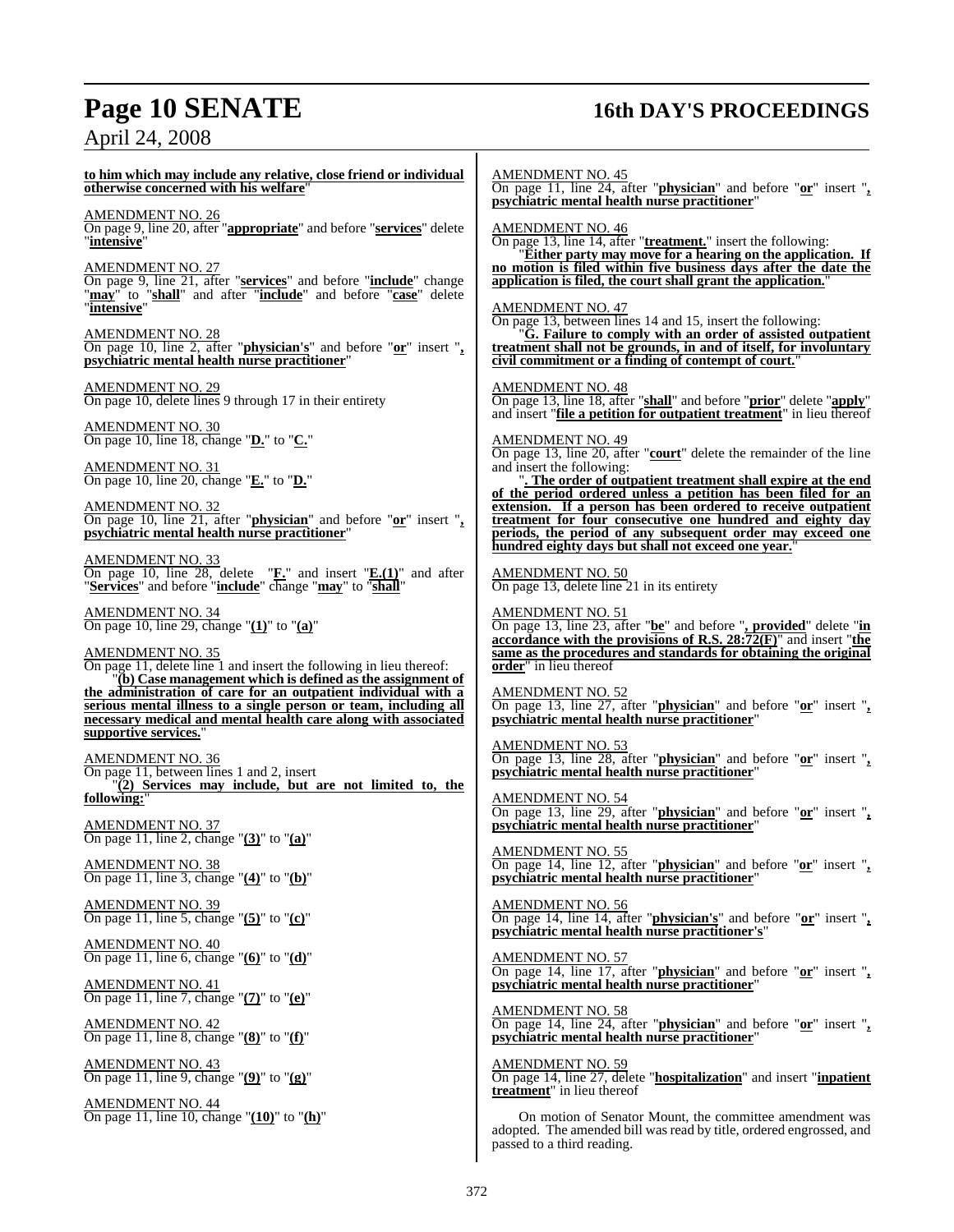# **16th DAY'S PROCEEDINGS Page 11 SENATE**

# April 24, 2008

**SENATE BILL NO. 204—** BY SENATORS WALSWORTH AND JACKSON AN ACT

To amend and reenact R.S. 43:81, 85, 86, 87(A), 89, 143, 147(A) and (B), and  $171(A)(1)$ , and to enact R.S.  $43:147(E)$ , relative to publication of public notices and other official publications of state and local governmental bodies; to provide for making such public notices and other publications available via the internet; to base for a period of five years the rates for printing of all public notices and other official publications on the Consumer Price Index; and to provide for related matters.

Reported with amendments by the Committee on Senate and Governmental Affairs.

#### **SENATE COMMITTEE AMENDMENTS**

Amendments proposed by Senate Committee on Senate and Governmental Affairs to Original Senate Bill No. 204 by Senator Walsworth

#### AMENDMENT NO. 1

On page 5, line 5, between "**Index**" and the comma "**,**" insert **for All Urban Consumers (CPI-U)**" and at the end of the line add "**Labor, Bureau of** 

#### AMENDMENT NO. 2

On page 5, after line 17, add the following:

Section 2. This Act shall become effective upon signature by the governor or, if not signed by the governor, upon expiration of the time for bills to become law without signature by the governor, as provided by Article III, Section 18 of the Constitution of Louisiana. If vetoed by the governor and subsequently approved by the legislature, this Act shall become effective on the day following such approval."

On motion of Senator Kostelka, the committee amendment was adopted. The amended bill was read by title, ordered engrossed, and passed to a third reading.

#### **SENATE BILL NO. 210—**

BY SENATOR MARIONNEAUX AN ACT

To amend and reenact R.S. 24:14(G) and to enact R.S. 24:14(K), relative to Senate confirmations; to require that appointees to boards and commissions, who are subject to Senate confirmation, be reconfirmed at the beginning of each legislative term; and to provide for related matters.

Reported with amendments by the Committee on Senate and Governmental Affairs.

#### **SENATE COMMITTEE AMENDMENTS**

Amendments proposed by Senate Committee on Senate and Governmental Affairs to Original Senate Bill No. 210 by Senator Marionneaux

#### AMENDMENT NO. 1

#### On page 2 delete line 8 and insert "**last legislative day of the second regularly scheduled legislative session.**"

On motion of Senator Kostelka, the committee amendment was adopted. The amended bill was read by title, ordered engrossed, and passed to a third reading.

## **SENATE BILL NO. 235—** BY SENATOR NEVERS

AN ACT

To amend and reenact the introductory paragraph of R.S.  $40:2009.4(A)(6)$  and  $(A)(6)(d)$ , the introductory paragraph of  $2109(B)(1)(c)$ , and the introductory paragraph of  $2180.2(10)$ , relative to rules, regulations, and minimum standards of certain facilities; authorizes the Department of Health and Hospitals authority to promulgate rules for facilities located in areas subject to hurricanes, tidal surges, or flooding; and to provide for related matters.

Reported with amendments by the Committee on Health and Welfare.

#### **SENATE COMMITTEE AMENDMENTS**

Amendments proposed by Senate Committee on Health and Welfare to Original Senate Bill No. 235 by Senator Nevers

#### AMENDMENT NO. 1

On page 1, line 2, after "40:2009.4(A)(6)" and before "," delete "and  $(A)(6)(d)"$ 

AMENDMENT NO. 2  $\frac{1}{2}$ On page 1, line 4, after "2180.2(10)" and before "," insert "and to enact R.S. 40:2009.4(A)(6)(e)"

#### AMENDMENT NO. 3

On page 1, line 6, after "flooding;" and before "and" insert "to provide for a determination of substantial damage in accordance with the Louisiana State Uniform Construction Code by certain persons;"

#### AMENDMENT NO. 4

On page 1, line 9, after "40:2009(A)(6)" and before "," delete "and  $(A)(6)(d)'$ 

#### AMENDMENT NO. 5

On page 1, line 11, after "reenacted" and before "to" insert "and R.S.  $40:\overline{2009}.4(A)(6)(e)$  is hereby enacted"

#### AMENDMENT NO. 6

On page 1, line 16, after "establishment," and before "**or**" insert "**of new or replacement facilities**"

### AMENDMENT NO. 7

On page 1, line 17, after "**have**" delete "**been rendered uninhabitable because of**" and insert "**sustained**"

#### AMENDMENT NO. 8

On page 2, line 1, after "**damage**" and before "**from**" delete "**resulting**"

#### AMENDMENT NO. 9

On page 2, line 1, after "**from**" and before "**and**" delete "**hurricanes**" and insert "**a hurricane or substantial structural damage from flooding**"

#### AMENDMENT NO. 10

On page 2, line 2, after "flooding." and before "The" insert the following: "**An architect or civil engineer registered in the state shall determine whether a facility has sustained substantial structural damage from a hurricane or substantial structural damage from flooding in accordance with the Louisiana State Uniform Construction Code.**"

AMENDMENT NO. 11 On page 2, delete lines 5 and 6 in their entirety

AMENDMENT NO. 12 On page 2, line 7, change "**(d)**" to "**(e)**"

AMENDMENT NO. 13 On page 2, line 19, after "establishment," and before "**or**" insert "**of new or replacement facilities**"

AMENDMENT NO. 14 On page 2, line 20, after "**have**" delete "**been rendered uninhabitable because of**" and insert "**sustained**"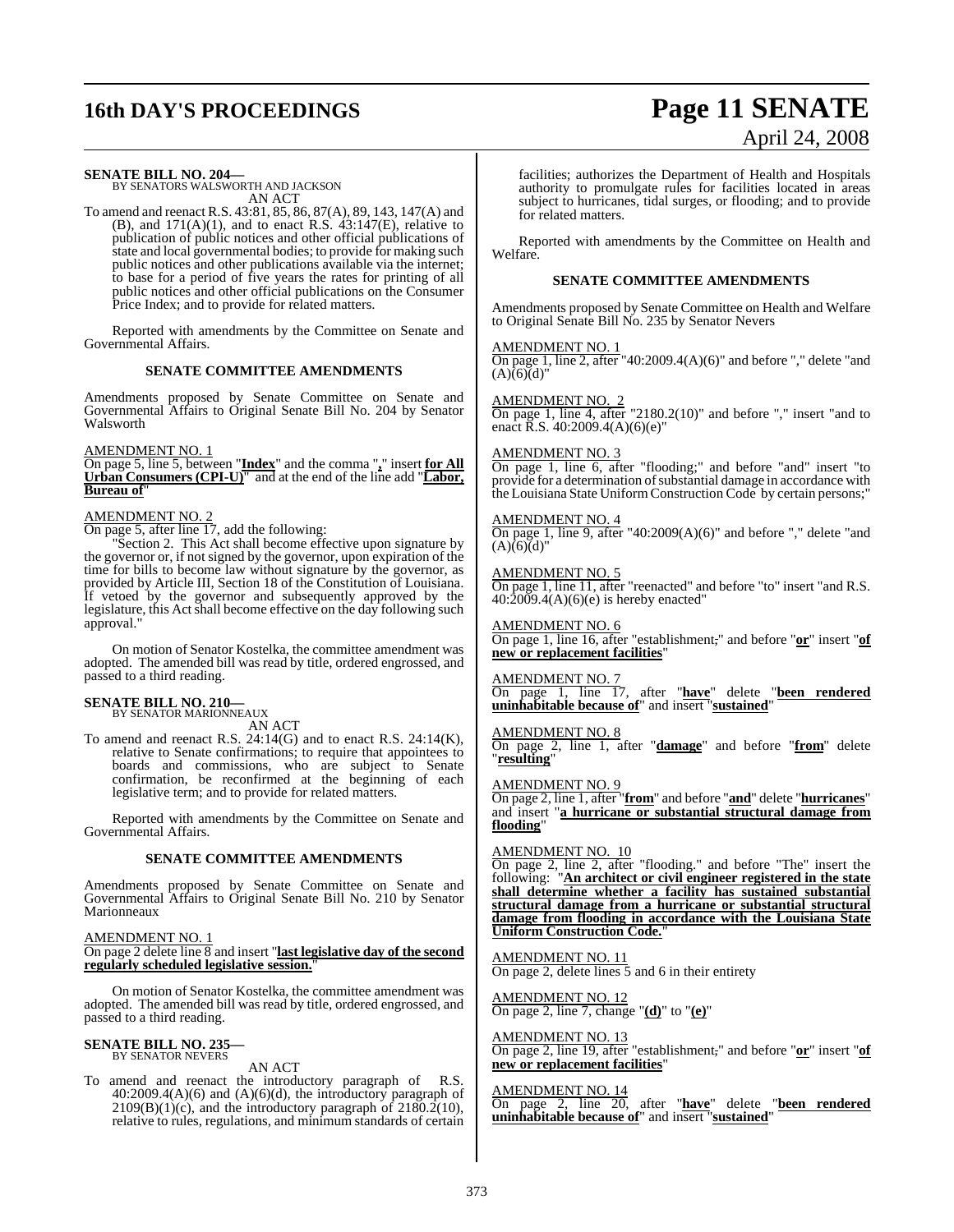#### AMENDMENT NO. 15

On page 2, line 21, after "**damage**" insert "**from a hurricane or substantial structural damage from flooding and**"

#### AMENDMENT NO. 16

On page 2, between lines 21 and 22 insert the following: "**An architect or civil engineer registered in the state shall determine whether a facility has sustained substantial structural damage from a hurricane or substantial structural damage from flooding in accordance with the Louisiana State Uniform Construction Code.**"

#### AMENDMENT NO. 17

On page 2, line 29, after "establishment," and before "**or**" insert "**of new or replacement facilities**"

#### AMENDMENT NO. 18

On page 3, line 1, after "**have**" delete "**been rendered uninhabitable because if**" and insert "**sustained**"

#### AMENDMENT NO. 19

On page 3, line 2, after "**damage**" and before "located" insert "**from a hurricane or substantial structural damage from flooding and**"

#### AMENDMENT NO. 20

On page 3, line 2, after "flooding." and before "The" insert the following: "**An architect or civil engineer registered in the state shall determine whether a facility has sustained substantial structural damage from a hurricane or substantial structural damage from flooding in accordance with the Louisiana State Uniform Construction Code.**"

On motion of Senator Mount, the committee amendment was adopted. The amended bill was read by title, ordered engrossed, and passed to a third reading.

#### **SENATE BILL NO. 282—** BY SENATOR CROWE

AN ACT

To amend and reenact R.S. 40:2116(K), relative to nursing homes; to provide for certain nursing home beds, which were placed in alternative healthcare use, to be re-licensed as nursing home beds; and to provide for related matters.

Reported with amendments by the Committee on Health and Welfare.

#### **SENATE COMMITTEE AMENDMENTS**

Amendments proposed by Senate Committee on Health and Welfare to Original Senate Bill No. 282 by Senator Crowe

#### AMENDMENT NO. 1

On page 1, line 3, after "in" and before "healthcare" change "alternative" to "alternate"

#### AMENDMENT NO. 2

On page 1, line 13, after "percent" and before "based" insert "**and an adjoining service area exceeds ninety-three percent**"

#### AMENDMENT NO. 3

On page 2, line 3, before "**use**" change "**alternative**" to "**alternate**" and after "**in**" and before "**health**" change "**alternative**" to "**alternate**"

#### AMENDMENT NO. 4

#### On page 2, line 4, after "**of**" and before "**use**" change "**alternative**" to "**alternate**"

On motion of Senator Mount, the committee amendment was adopted. The amended bill was read by title, ordered engrossed, and passed to a third reading.

## **Page 12 SENATE 16th DAY'S PROCEEDINGS**

### **SENATE BILL NO. 299—**

BY SENATOR ERDEY AN ACT

To enact R.S. 42:808(E), relative to group insurance; to provide for eligibility of certain developmentally disabled persons; to provide for an effective date; and to provide for related matters.

Reported with amendments by the Committee on Insurance.

#### **SENATE COMMITTEE AMENDMENTS**

Amendments proposed by Senate Committee on Insurance to Original Senate Bill No. 299 by Senator Erdey

#### AMENDMENT NO. 1

On page 1, delete lines 9 through 13 and insert the following:

"**E. Notwithstanding any provision of law to the contrary, any developmentally disabled person who became disabled prior to attaining the age of twenty-one, with one parent whose coverage of such person was terminated as a result of lost employment of the parent and one parent who is an employee, as defined in R.S. 42:808(A)(3), participating in life, health, or other programs sponsored by the office of group benefits, shall be covered as a dependent of such parent participating in life, health, or other programs sponsored by the office of group benefits, regardless of the age of the developmentally disabled person.**"

On motion of Senator Cravins, the committee amendment was adopted. The amended bill was read by title, ordered engrossed, and passed to a third reading.

## **SENATE BILL NO. 323—**<br>BY SENATOR THOMPSON

## AN ACT

To amend and reenact R.S. 40:1299.40(A)(1), relative to consent to medical treatment; to provide for the definition of "consent"; to provide that consent to medical treatment may be given by other than written means; and to provide for related matters.

Reported favorably by the Committee on Health and Welfare. On motion of Senator Mount, the bill was read by title, ordered engrossed, and passed to a third reading.

#### **SENATE BILL NO. 340—** BY SENATOR THOMPSON

AN ACT

To enact Part XXII-A of Chapter 5 of Title 40 of the Louisiana Revised Statutes of 1950, to be comprised ofR.S. 40:1299.40.1, relative to electronic health care transactions; to provide for electronic health care transactions; to provide for definitions; to provide for electronic authentication and identification; and to provide for related matters.

Reported favorably by the Committee on Health and Welfare. On motion of Senator Mount, the bill was read by title, ordered engrossed, and passed to a third reading.

### **SENATE BILL NO. 376—**

BY SENATOR ADLEY

AN ACT To amend and reenact R.S. 42:1111(E), relative to conflicts of interest; to prohibit certain public servants from receiving or agreeing to receive any thing of economic value for assisting personsin certain transactions; to prohibit certain former public servants from receiving or agreeing to receive any thing of economic value for assisting persons in certain transactions; to provide for exceptions; to provide for definitions; to provide for penalties; and to provide for related matters.

Reported favorably by the Committee on Senate and Governmental Affairs. On motion of Senator Kostelka, the bill was read by title, ordered engrossed, and passed to a third reading.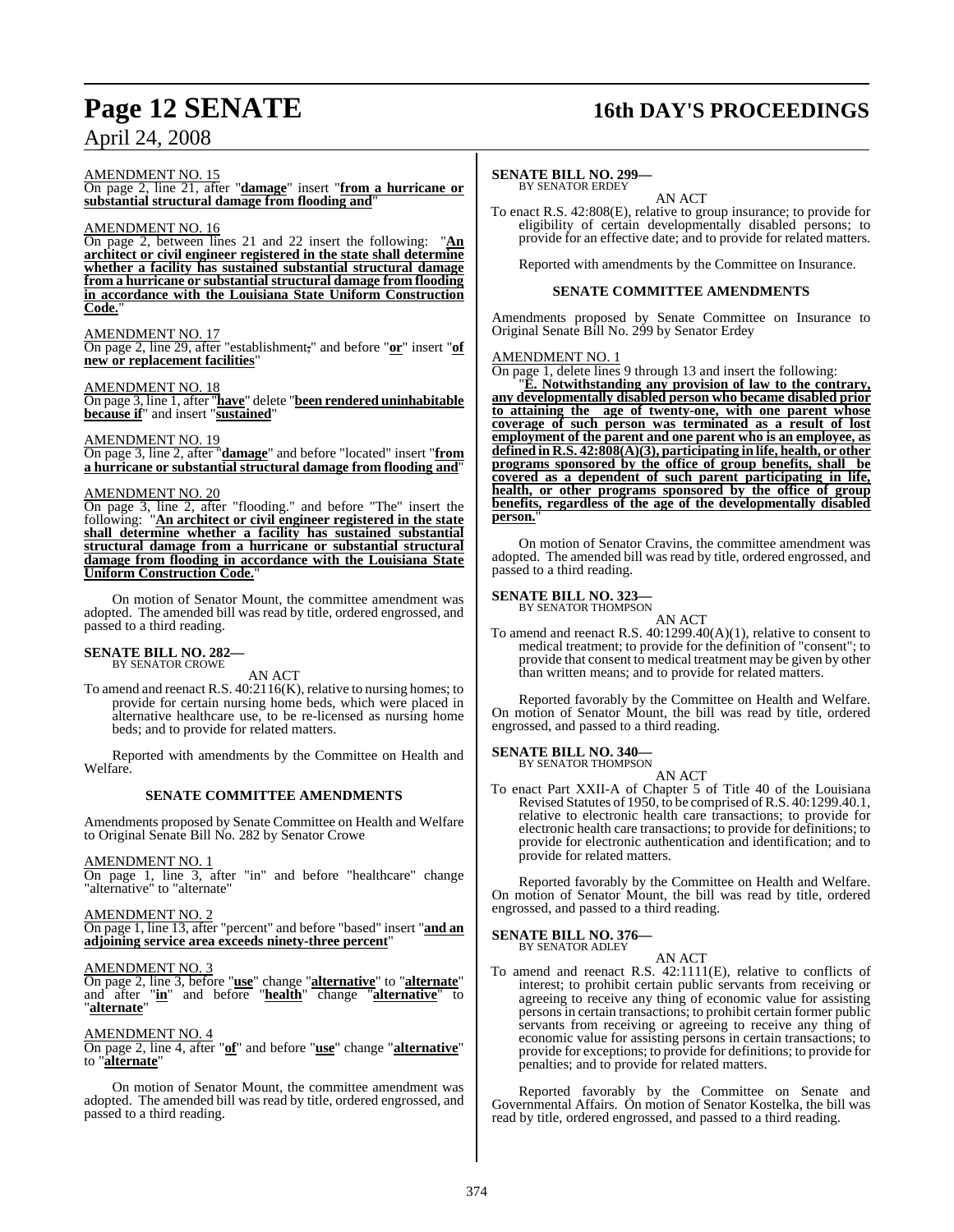# **16th DAY'S PROCEEDINGS Page 13 SENATE**

#### **SENATE BILL NO. 388—** BY SENATOR DONAHUE

AN ACT

To enact R.S. 42:1111(A)(5), relative to ethics; to provide for compensation paid to public school teachers and administrators for assisting non-profit testing organizations in the administration of standardized tests for student evaluation or for college admissions; to provide that such compensation shall not violate the Code of Governmental Ethics regarding nonpublic payments to public employees; and to provide for related matters.

Reported with amendments by the Committee on Senate and Governmental Affairs.

#### **SENATE COMMITTEE AMENDMENTS**

Amendments proposed by Senate Committee on Senate and Governmental Affairs to Original Senate Bill No. 388 by Senator Donahue

#### AMENDMENT NO. 1

On page 1, line 13, after "**administrator**" insert the following: "**, including kindergarten through the twelfth grade and higher education teachers and administrators,**"

#### AMENDMENT NO. 2

On page 1, line 14, delete "**or otherwise**" and insert "**and**"

On motion of Senator Kostelka, the committee amendment was adopted. The amended bill was read by title, ordered engrossed, and passed to a third reading.

**SENATE BILL NO. 423—**<br>BY SENATORS CRAVINS, CASSIDY, CHEEK, ERDEY, GRAY, MOUNT<br>AND NEVERS

AN ACT To enact Chapter 24-D of Title 40 of the Louisiana Revised Statutes of 1950, to be comprised of R.S. 40:2530.1 through 2530.5, relative to missing senior citizen and missing person with developmental disabilities alert program; to provide for the creation and operation of the program; and to provide for related matters.

Reported favorably by the Committee on Health and Welfare. On motion of Senator Mount, the bill was read by title, ordered engrossed, and passed to a third reading.

## **SENATE BILL NO. 424—** BY SENATOR WALSWORTH

AN ACT

To enact R.S. 8:206, relative to cemeteries; to require a cemetery authority to provide a written contract for burial rights and cemetery related merchandise and services to customers; to provide for an effective date; and to provide for related matters.

Reported favorably by the Committee on Commerce, Consumer Protection, and International Affairs. On motion of Senator Duplessis, the bill was read by title, ordered engrossed, and passed to a third reading.

## **SENATE BILL NO. 429—** BY SENATOR SHEPHERD

AN ACT

To amend and reenact R.S.  $13:477(24)$  and  $621.24$ , relative to judges; to provide relative to certain election procedures; to provide relative to certain elections and judicial vacancies in the Twenty-Fourth Judicial District Court; to provide certain terms, conditions, procedures and requirements; and to provide for related matters.

Reported with amendments by the Committee on Senate and Governmental Affairs.

## **SENATE COMMITTEE AMENDMENTS**

Amendments proposed by Senate Committee on Senate and Governmental Affairs to Original Senate Bill No. 429 by Senator Shepherd

#### **AMENDMENT NO.**

On page 1, line 14, after "**sections**" delete the remainder of the line and insert a period.

#### AMENDMENT NO. 2

On page 1, delete lines 15 through 17 and insert "**Election section one shall consist of Divisions G and O. Election section two shall consist of Divisions A, D, F, and N. Election section three shall consist of Divisions K and L. Election section four shall consist of Divisions H and I. Election section five shall be a minority section and shall consist of Divisions C and P. Election section 6 shall consist of Divisions J and M. Election section seven shall consist of Divisions B and E.**"

#### AMENDMENT NO. 3

On page 2, lines 4 and 5, change "**the effective date of this Subsection**" to "**August 15, 2008**"

On motion of Senator Kostelka, the committee amendment was adopted. The amended bill was read by title, ordered engrossed, and passed to a third reading.

#### **SENATE BILL NO. 434—** BY SENATOR ERDEY

AN ACT

To enact R.S. 49:155.7, relative to state symbols; to designate the official state Cajun Christmas story to be "The Legend of Papa Noel, a Cajun Christmas Story" written by Terri Hoover Dunham and illustrated by Laura Knorr; and to provide for related matters.

Reported favorably by the Committee on Senate and Governmental Affairs. On motion of Senator Kostelka, the bill was read by title, ordered engrossed, and passed to a third reading.

## **SENATE BILL NO. 460—** BY SENATOR B. GAUTREAUX

AN ACT

To amend and reenact R.S. 22:1430.12(D), relative to Louisiana Citizens Property Insurance Corporation; to provide for imposition of the ten percent surcharge on policies issued by the Corporation; to exclude certain areas from imposition of the surcharge; and to provide for related matters.

Reported favorably by the Committee on Insurance. On motion of Senator Cravins, the bill was read by title, ordered engrossed, and passed to a third reading.

#### **SENATE BILL NO. 572—** BY SENATOR MICHOT

AN ACT To amend and reenact R.S.  $36:4(B)(1)(dd)$  and  $(H)$ ,  $408(D)$ , and 478(G), R.S. 23:2042, R.S. 46:2521, R.S. 49:220.4(A)(1), and R.S. 51:911.26(A)(1), to enact R.S. 36:309(B)(3), 409(J), and 803.1, and to repeal R.S. 36:4(B)(14) and (F) and 4.1(D)(16), R.S. 23:2056, and Sections 5 and 6(B) of Act No. 5 of the 2006 First Extraordinary Session of Legislature; relative to the organization of the executive branch of state government; to transfer certain agencies in the office of the governor into the division of administration in the office of the governor and to transfer certain agencies from the office of the governor to certain executive branch departments; to provide relative to the exercise of the powers, duties, functions, and responsibilities of such agencies; to provide relative to the continued existence of certain agencies placed in the division of administration; to provide for an effective date; and to provide for related matters.

Reported with amendments by the Committee on Senate and Governmental Affairs.

# April 24, 2008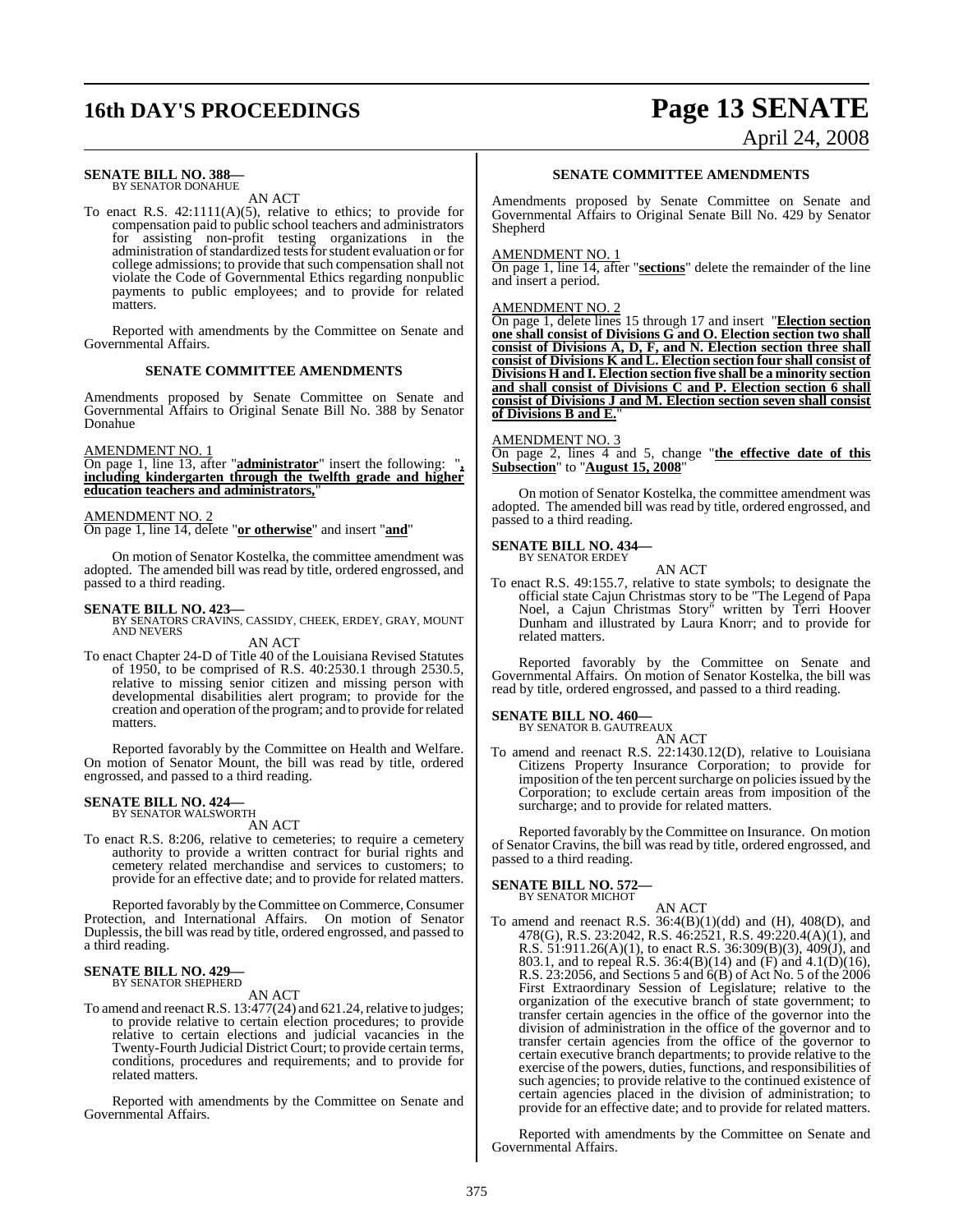## **Page 14 SENATE 16th DAY'S PROCEEDINGS**

## April 24, 2008

#### **SENATE COMMITTEE AMENDMENTS**

Amendments proposed by Senate Committee on Senate and Governmental Affairs to Original Senate Bill No. 572 by Senator Michot

#### AMENDMENT NO. 1

On page 1, line 3, after "R.S.  $49:220.4(A)(1)$ ," delete the remainder of the line and insert "R.S.  $51:911.26(A)(1)$ , and Sections 5 and  $6(B)$ of Act No. 5 of the 2006 First Extraordinary Session of the Legislature, to enact R.S. 36:309(B)(3),"

#### AMENDMENT NO. 2

On page 1, line 4, after "(D)(16)," and before "R.S." insert "and"

#### AMENDMENT NO. 3

On page 1, line 5, after "2056," delete the remainder of the line and on line 6, delete "Session of Legislature;"

AMENDMENT NO. 4 On page 1, line 11, delete "continued"

AMENDMENT NO. 5 On page 3, line 28, change "**agencies**" to "**agency**"

AMENDMENT NO. 6 On page 4, line 3, delete "**(1)**"

AMENDMENT NO. 7 On page 4, delete line 4

#### AMENDMENT NO. 8

On page 5, delete lines 19 through 24 and insert the following:

"Section 6. Sections 5 and  $6(B)$  of Act No. 5 of the 2006 First Extraordinary Session of the Legislature are hereby amended and reenacted to read as follows:

Section 5. All statutory authority for the Louisiana Recovery Authority shall cease as of July 1, 2010<del>, unless recreated by the</del> Louisiana Legislature.

Section 6.

\* \* \* B. Section 4 of this Act shall become effective on June 30, 2016 **July 1, 2010**.

Section 7. R.S. 36:4(B)(14) and (F) and 4.1(D)(16) and R.S. 23:2056 are hereby repealed in their entirety."

On motion of Senator Kostelka, the committee amendment was adopted. The amended bill was read by title, ordered engrossed, and passed to a third reading.

**SENATE BILL NO. 671—**<br>BY SENATOR SMITH AND REPRESENTATIVES ARMES, DANAHAY, GEYMANN AND HILL

AN ACT To enact R.S. 33:4712.12, relative to naming public buildings; to authorize governing authority of certain parishesto name certain buildings after a living person; and to provide for related

matters. Reported favorably by the Committee on Senate and Governmental Affairs. On motion of Senator Kostelka, the bill was

## **Senate Resolutions on Second Reading Reported by Committees**

read by title, ordered engrossed, and passed to a third reading.

The following Senate Resolutions reported by Committees were taken up and acted upon as follows:

#### **SENATE RESOLUTION NO. 6—** BY SENATOR CHAISSON

#### A RESOLUTION

To amend and re-adopt Senate Rule No 9.1 of the Rules of Order of the Senate, relative to the prefiling of instruments; to require that a request for legislation that is to be prefiled be received by Senate Legislative Services staff not later than forty-eight hours prior to the prefiling deadline.

Reported favorably by the Committee on Senate and Governmental Affairs.

On motion of Senator Chaisson, the resolution was read by title and returned to the Calendar, subject to call.

### **Rules Suspended**

Senator Gray asked for and obtained a suspension of the rules for the purpose of taking up at this time.

### **Senate Concurrent Resolution, Just Advanced to a Second Reading**

The following Senate Concurrent Resolution, just advanced to a second reading, was read and acted upon as follows:

# **SENATE CONCURRENT RESOLUTION NO. 44—** BY SENATOR GRAY

## A CONCURRENT RESOLUTION

To commend the Orleans Parish Juvenile Court on its 100<sup>th</sup> anniversary.

The resolution was read by title. Senator Gray moved to adopt the Senate Concurrent Resolution.

## **ROLL CALL**

The roll was called with the following result:

#### YEAS

| Mr. President<br>Adley<br>Alario<br>Amedee<br><b>Broome</b><br>Cassidy<br>Cheek<br>Cravins | Dupre<br>Erdey<br>Gautreaux B<br>Gautreaux N<br>Gray<br>Heitmeier<br>Jackson<br>Kostelka | Morrish<br>Mount<br><b>Nevers</b><br>Ouinn<br>Riser<br>Scalise<br>Shaw<br>Smith |
|--------------------------------------------------------------------------------------------|------------------------------------------------------------------------------------------|---------------------------------------------------------------------------------|
| Crowe<br>Donahue<br>Dorsey<br>Duplessis<br>Total - 34                                      | Long<br>Marionneaux<br>McPherson<br>Michot<br><b>NAYS</b>                                | Thompson<br>Walsworth                                                           |
| Total - 0                                                                                  | <b>ABSENT</b>                                                                            |                                                                                 |
| Hebert<br>LaFleur<br>Total - 5                                                             | Martiny<br>Murray                                                                        | Shepherd                                                                        |

The Chair declared the Senate had adopted the Senate Concurrent Resolution and ordered it sent to the House.

### **Rules Suspended**

Senator Duplessis asked for and obtained a suspension of the rules for the purpose of taking up at this time.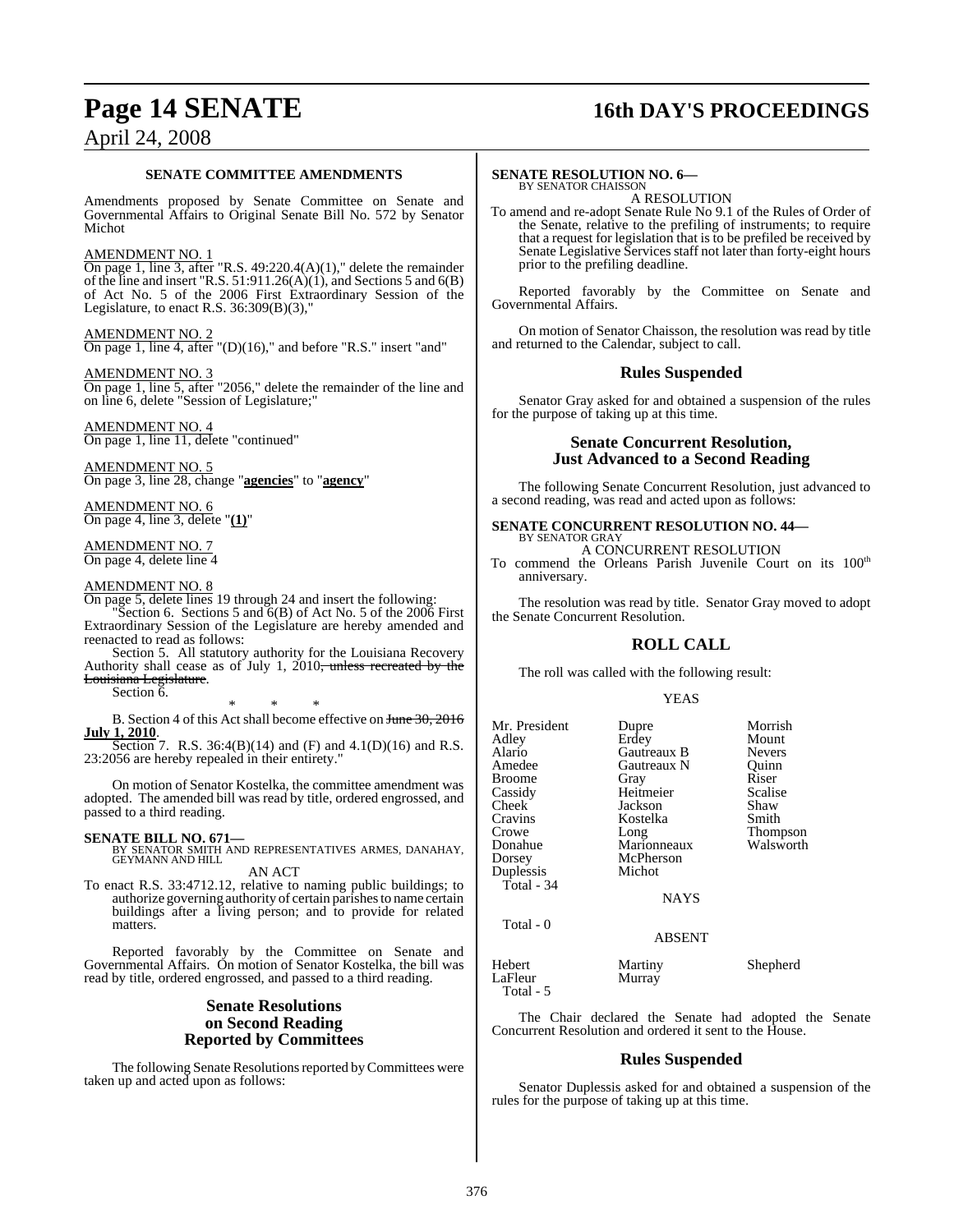# **16th DAY'S PROCEEDINGS Page 15 SENATE**

#### **Reports of Committees**

The following reports of committees were received and read:

#### **SUPPLEMENTAL REPORT OF COMMITTEE ON**

#### **COMMERCE, CONSUMER PROTECTION AND INTERNATIONAL AFFAIRS**

Senator Ann D. Duplessis, Chairman on behalf of the Committee on Commerce, Consumer Protection and International Affairs, submitted the following report:

April 24, 2008

To the President and Members of the Senate:

I am directed by your Committee on Commerce, Consumer Protection and International Affairs to submit the following supplemental report:

**SENATE BILL NO. 131—** BY SENATORS LAFLEUR, DUPLESSIS AND MICHOT AN ACT

To amend and reenact R.S. 37:831(38) and 861 and to enact R.S. 37:831(71) through (81) and R.S. 37:862 through 867, relative to preneed funeral contracts; to provide for definitions; to provide for preneed funeral contracts; to provide for preneed funeral planners; to provide for penalties; to provide for applicability; and to provide for related matters.

Reported by substitute.

#### **SENATE BILL NO. 422—** BY SENATOR DUPLESSIS

AN ACT

To enact Chapter 10-A of Title 45 of the Louisiana Revised Statutes of 1950, to be comprised ofR.S. 45:1356 through 1370, relative to cable services and video services; to create the "Consumer Choice for Television Act"; to provide guidelines for cable services and video services; to provide for certificate of franchise authority to be distributed by the secretary of state; to provide for franchise fees associated with cable services or video services; to provide for franchise fee audits and dispute resolutions; to provide for the distribution of these fees; to provide for a prohibition against build-out requirements; to authorize a local governmental subdivision to regulate a certificate holder; to prohibit discrimination with regards to cable services or video services; to provide for public, educational, and governmental access programming streams and support; to provide for local franchise agreements; to provide for a prohibition of in-kind contributions or grants; and to provide for related matters.

Reported by substitute.

Respectfully submitted, ANN D. DUPLESSIS Chairman

## **Senator Smith in the Chair**

#### **Rules Suspended**

Senator Murray asked for and obtained a suspension of the rules for the purpose of advancing to the order of

### **House Concurrent Resolutions on Third Reading and Final Passage**

The following House Concurrent Resolutions on Third Reading and Final Passage were taken up and acted upon as follows:

# April 24, 2008

#### **HOUSE CONCURRENT RESOLUTION NO. 14—** BY REPRESENTATIVES GALLOT AND TUCKER A CONCURRENT RESOLUTION

To suspend until sixty days after final adjournment of the 2009 Regular Session of the Legislature the provisions of R.S. 18:1483(14)(c) and 1501.2 as enacted by Act No. 26 of the 2008 First Extraordinary Session of the Legislature relative to campaign finance.

The resolution was read by title. Senator Murray moved to concur in the House Concurrent Resolution.

#### **ROLL CALL**

The roll was called with the following result:

YEAS

NAYS

Mr. President Cassidy Kostelka<br>
Adley Dupre Murray **Broome** Total - 9

Alario Gautreaux N Nevers Amedee Heitmeier Quinn<br>Cheek Jackson Riser Cheek Jackson Riser<br>Cravins Long Scalise Cravins Long Scalise Donahue Marionneaux Shaw Dorsey McPherson Shepherd

Gautreaux B Total - 26

Total - 4

Duplessis Michot Thompson Morrish Walsworth

Dupre Murray<br>Gray Smith

#### ABSENT

Crowe LaFleur<br>Hebert Martiny Martiny

The Chair declared the resolution failed to pass.

#### **Notice of Reconsideration**

Senator Murray, pursuant to Senate Rule Number 11.12, gave notice that before the expiration of the Morning Hour of the next succeeding legislative day of the Senate, he would move to reconsider the vote by which the resolution failed to pass.

#### **Mr. President in the Chair**

#### **Message from the House**

#### **SIGNED HOUSE CONCURRENT RESOLUTIONS**

#### April 22, 2008

To the Honorable President and Members of the Senate:

I am directed to inform your honorable body that the Speaker of the House of Representatives has signed the following House Concurrent Resolutions:

## **HOUSE CONCURRENT RESOLUTION NO. 5—** BY REPRESENTATIVE GREENE A CONCURRENT RESOLUTION

To urge and request the Louisiana State Law Institute to study the law regarding successions and the inconsistencies which exist due to the phase out of inheritance taxes, and to report its findings to the House of Representatives prior to the convening of the 2009 Regular Session.